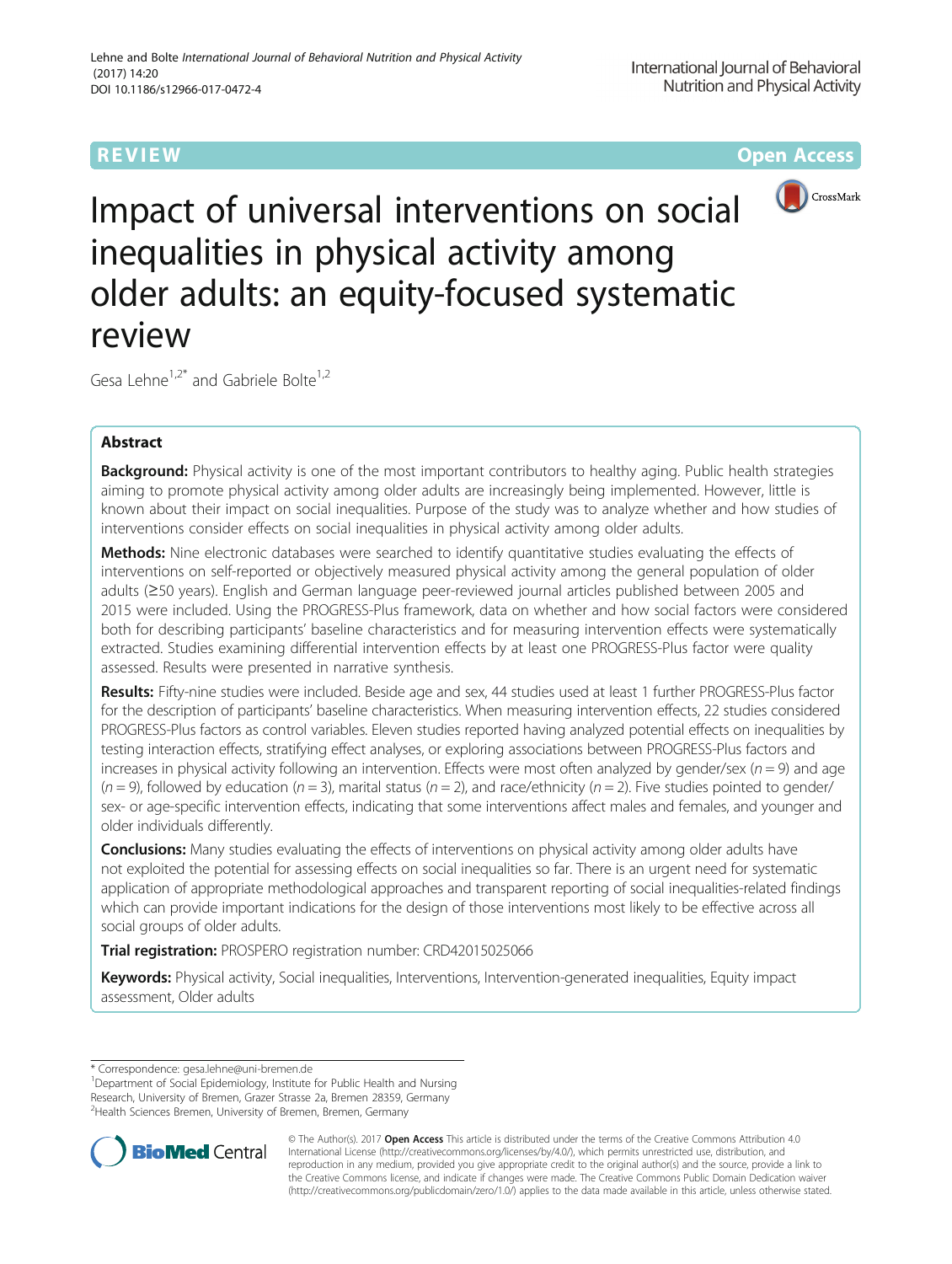## Background

Physical activity (PA) is one of the most important contributors to healthy aging [\[1\]](#page-13-0). Considerable evidence suggests that being sufficiently physically active has the potential to prevent major non-communicable diseases such as cardiovascular diseases, type 2 diabetes mellitus, obesity, cancer, depression, chronic respiratory diseases, dementia, and osteoporosis [[2](#page-13-0)–[4](#page-13-0)]. Despite the fact that regular PA is among the most important determinants of health and wellbeing, especially in older adults [[5](#page-13-0)–[7](#page-13-0)], epidemiological studies have shown that PA level tends to decline with increasing age [[8, 9](#page-13-0)]. Evidence from social epidemiological studies, furthermore, indicates that the prevalence of sufficient PA differs between population subgroups such as those characterized by socioeconomic status (SES), race/ethnicity, or gender/sex [[10](#page-13-0)–[13\]](#page-13-0). With regard to older adults, low PA has been shown to be associated with female sex, low SES, living in a deprived residential area, low wealth, low education, not being white, not being married, and living alone [[8, 14](#page-13-0)–[18](#page-13-0)].

Interventions aiming to increase PA may be designed to specifically target the needs of socially disadvantaged population groups (i.e., particular subgroups represented by socioeconomic, sociocultural, and sociogeographical characteristics associated with social disadvantage [[13](#page-13-0)]). These "targeted" interventions, if implemented successfully, may reduce inequalities in PA by increasing PA levels among socially disadvantaged population groups [[13](#page-13-0)]. Moreover, "universal" (i.e., "non-targeted") intervention strategies targeting the whole population are also described as a promising approach to tackle health inequalities. Kavanagh and colleagues [[19](#page-13-0)] pointed out that universal intervention approaches have the potential to benefit larger numbers of people and can help to reduce inequalities within a population by disproportionally more benefiting socially disadvantaged population groups. However, there is a growing body of evidence suggesting that universal interventions, even if they are successful at improving health behaviors or health outcomes across the population, may widen social inequalities between different social groups [\[20](#page-13-0)–[22](#page-14-0)]. These unintended effects are termed "intervention-generated inequalities" (IGIs) and may arise at any stage of the intervention process, from intervention provision, uptake, compliance, to outcome [[23](#page-14-0)]. There is further evidence suggesting that IGIs are more likely to occur among interventions focusing on individual behavior changes ("downstream interventions") compared to interventions focusing on social or policy changes ("upstream interventions") [[24](#page-14-0)].

For example, using systematic review methods, Hill and colleagues [\[25\]](#page-14-0) have shown that increased tobacco price has the potential to reduce socioeconomic inequalities in smoking among adults. In contrast, non-targeted smoking cessation programs were found to have a negative impact on inequalities. The issue of IGIs has also been discussed in studies on obesity prevention interventions [\[26](#page-14-0)–[30\]](#page-14-0), interventions to promote healthy eating [\[31\]](#page-14-0), school-based cognitive-behavioral [[19\]](#page-13-0), and school-based health behavior interventions [[32\]](#page-14-0). In the area of PA promotion, Humphreys and Ogilvie [[33\]](#page-14-0) conducted a pilot systematic review analyzing how effects on social inequalities have been reported in systematic reviews and primary studies on environmental and policy interventions to promote PA. The authors found that, although relevant information (i.e., on participants' baseline characteristics, adjusted associations, subgroup intervention effects, or interaction effects) was often provided within included studies, only few systematic reviews tended to synthesize intervention effects on social inequalities. In a recent systematic review of randomized controlled trials (RCTs), Attwood and colleagues [[34](#page-14-0)] explored differences in the effects of primary care based PA interventions across indicators of social disadvantage among adults. They found a sufficient recording of information on indicators of social disadvantage allowing studies to analyze potential differences in intervention effects. However, since only few studies reported details of relevant analyses, firm conclusions regarding the impact of primary care based PA interventions on health inequalities could not be drawn.

Despite the fact that public health strategies aiming to increase PA among older adults are increasingly being implemented, it has, so far, not been systematically investigated whether these strategies have an impact on social inequalities. Nevertheless, the target population of older adults has been described as heterogeneous [[35\]](#page-14-0) containing various subgroups with diverse needs which may not be covered by a single intervention strategy. Consequently, some interventions may be differentially effective across social subgroups and thus may contribute to a widening of social inequalities in PA and PA-related health outcomes. In a recently published systematic review on the effectiveness of PA interventions for adults around the retirement age, Baxter and colleagues [[36](#page-14-0)] discussed that only limited research had been conducted to assess potential inequalities in response to interventions. The authors reported little indication for differential effects between advantaged and disadvantaged population groups, without, however, giving detailed information on what evidence these conclusions were drawn. For the prioritization of those PA interventions most likely to be equally effective among older adults, a systematic investigation of the impact of these interventions on social inequalities, therefore, is urgently needed.

## **Objectives**

The objectives of this systematic review are to (1) describe the extent to which effects on social inequalities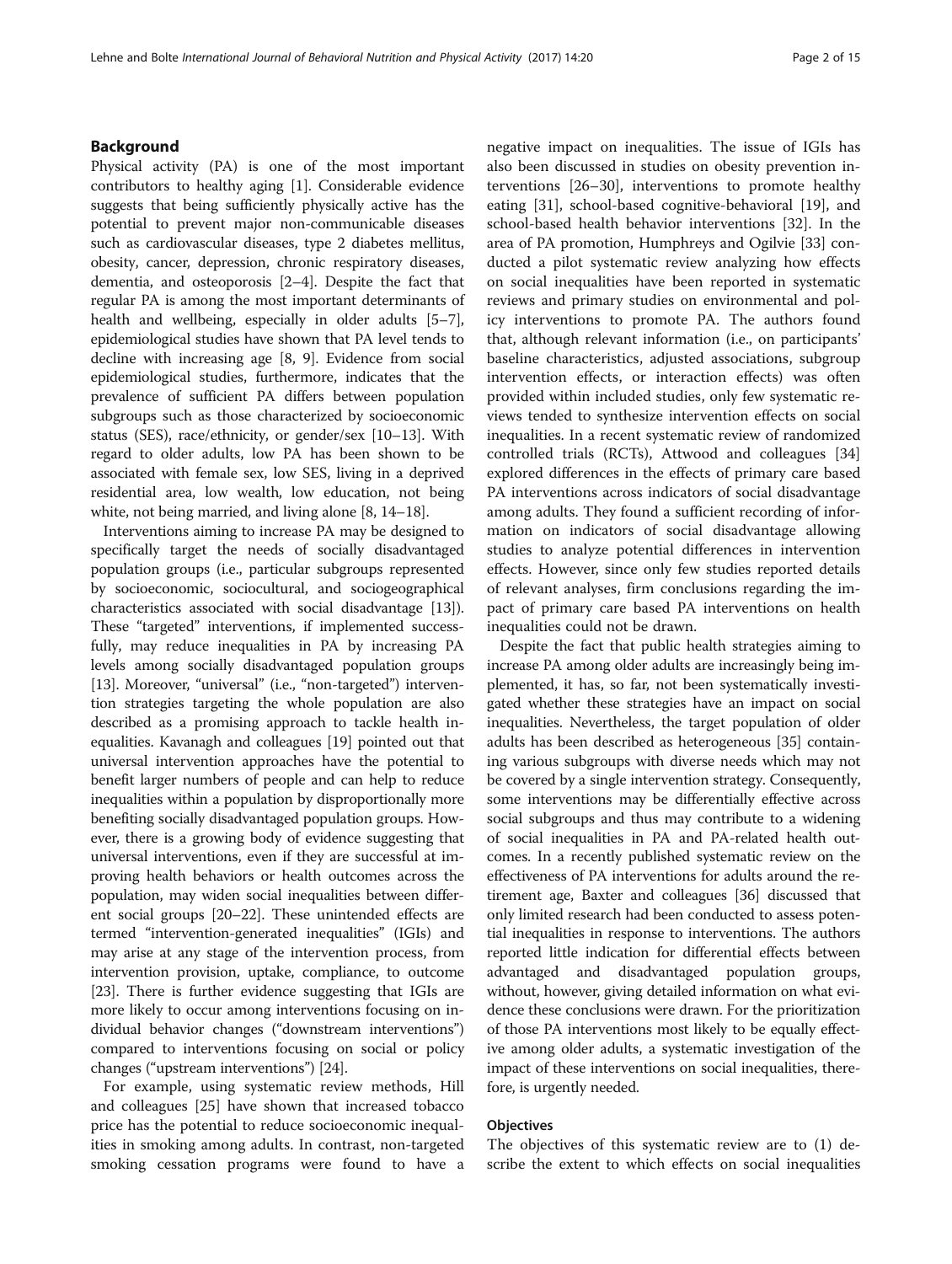are considered in quantitative experimental and observational studies evaluating the effects of interventions on PA among the general population of older adults  $(\geq 50 \text{ years})$ , (2) describe the methods used for measuring these effects, and (3) assess the implications of the social inequalities-related findings for health promotion research and practice.

## Methods

This systematic review was carried out following the PRISMA-Equity 2012 Extension for systematic reviews with a focus on health equity (PRISMA-E) [\[37, 38](#page-14-0)] (Additional file [1\)](#page-13-0). It was registered with the PROSPERO international prospective register of systematic reviews (registration number: CRD42015025066), and the protocol has been published in Systematic Reviews [\[39\]](#page-14-0). To describe dimensions of social inequalities, the PROGRESS-Plus framework proposed by the Campbell and Cochrane Equity Methods Group [\[40\]](#page-14-0) was used. The acronym PRO-GRESS represents eight dimensions across which inequalities may exist (Place of residence, Race/ethnicity/culture, Occupation, Gender/sex, Religion, Education, SES, and Social capital [\[41\]](#page-14-0)), and "Plus" considers other characteristics which may be associated with social disadvantage [\[42\]](#page-14-0). For the purpose of this review, SES was considered as a multidimensional concept (e.g., measured using multidimensional indices of objective SES or scales reflecting an individual's perceived SES). Therefore, income was treated as a distinct aspect by adding it as a separate PROGRESS dimension. Place of residence was defined as using geographical aggregated SES measures representing the social and economic conditions of an individual's neighborhood (e.g., using area level deprivation indices). Similar to SES, social capital was considered as a multidimensional concept (i.e., measured by using multidimensional indices). Finally, due to their association with health inequalities, age, marital status, and living situation (living alone versus living with others) were added as "Plus" characteristics. Studies considering effects on social inequalities were identified if authors reported differential effect analyses by at least one of the above defined PROGRESS-Plus factors. According to Kawachi et al. [\[43\]](#page-14-0), health inequalities were considered as a descriptive term referring to any measurable differences in health between different social subgroups of a population without passing any moral judgement on the fairness or unfairness of these differences. In this sense, social inequalities in PA refer to any measurable differences in PA along PROGRESS-Plus factors.

## Search strategy

The search strategy was limited to English and German journal articles published since July 2005 and was applied in July 2015 to the following electronic databases: MED-LINE (via PubMed), PsycINFO (via Ovid), Cumulative

Index to Nursing and Allied Health Literature (CINAHL) (via EBSCO Host), Cochrane Register of Controlled trials (CENTRAL) (via Cochrane Library), Physical Education Index (via ProQuest), Social Science Citation Index (SSCI) (via Web of Science), Applied Social Sciences Index and Abstracts (ASSIA) (via ProQuest), Sociological Abstracts (via ProQuest), and International Bibliography of the Social Sciences (IBSS) (via ProQuest). The search strategy (Additional file [2](#page-13-0)) comprised searching text words related to (1) physical activity, (2) interventions, (3) intervention effects, and (4) older adults in titles and abstracts. The reference lists of all studies analyzing differential intervention effects by at least one PROGRESS-Plus factor were examined to identify additional relevant articles. In addition, the German journal "Prävention und Gesundheitsförderung" was manually searched for further articles.

## Eligibility criteria

The review included peer-reviewed journal articles on studies reporting the effects of interventions on subjectively reported or objectively measured PA among adults aged 50 years and over. No restrictions on intervention characteristics or follow-up duration were applied, and also multicomponent interventions were considered, irrespective of whether or not promoting PA was the main focus. All types of quantitative experimental and observational study designs, with and without control group, were eligible, with the exception of cross-sectional studies, unless the intervention was compared with a control condition. Eligible studies were those reporting on interventions targeting the general population of older adults, that is, potentially addressing everyone across the social spectrum (universal interventions). Moreover, beside participants' age, eligible studies had to report characteristics of participants stratified by at least one PROGRESS-Plus factor.

Excluded were studies reporting on interventions designed to specifically target particular social groups of older adults. Furthermore, studies whose study participants, as a result of the studies' inclusion and exclusion criteria, were restricted with regard to their actual PA behavior, functional status, weight status, or specific underlying medical conditions (e.g., criterion for inclusion in study was being "insufficiently active", "functionally impaired", "overweight", or "having dementia") were also excluded, as were studies focused on participants receiving nursing or rehabilitation care. Also excluded were studies that exclusively reported intervention effects on psychological outcomes (e.g., intentions, self-efficacy, attitudes) or physical function measures (e.g., muscle function, flexibility, gait speed).

#### Study selection

An EndNote (ENDNOTE X7.1, Thomson Reuters) database was created to store all records retrieved. After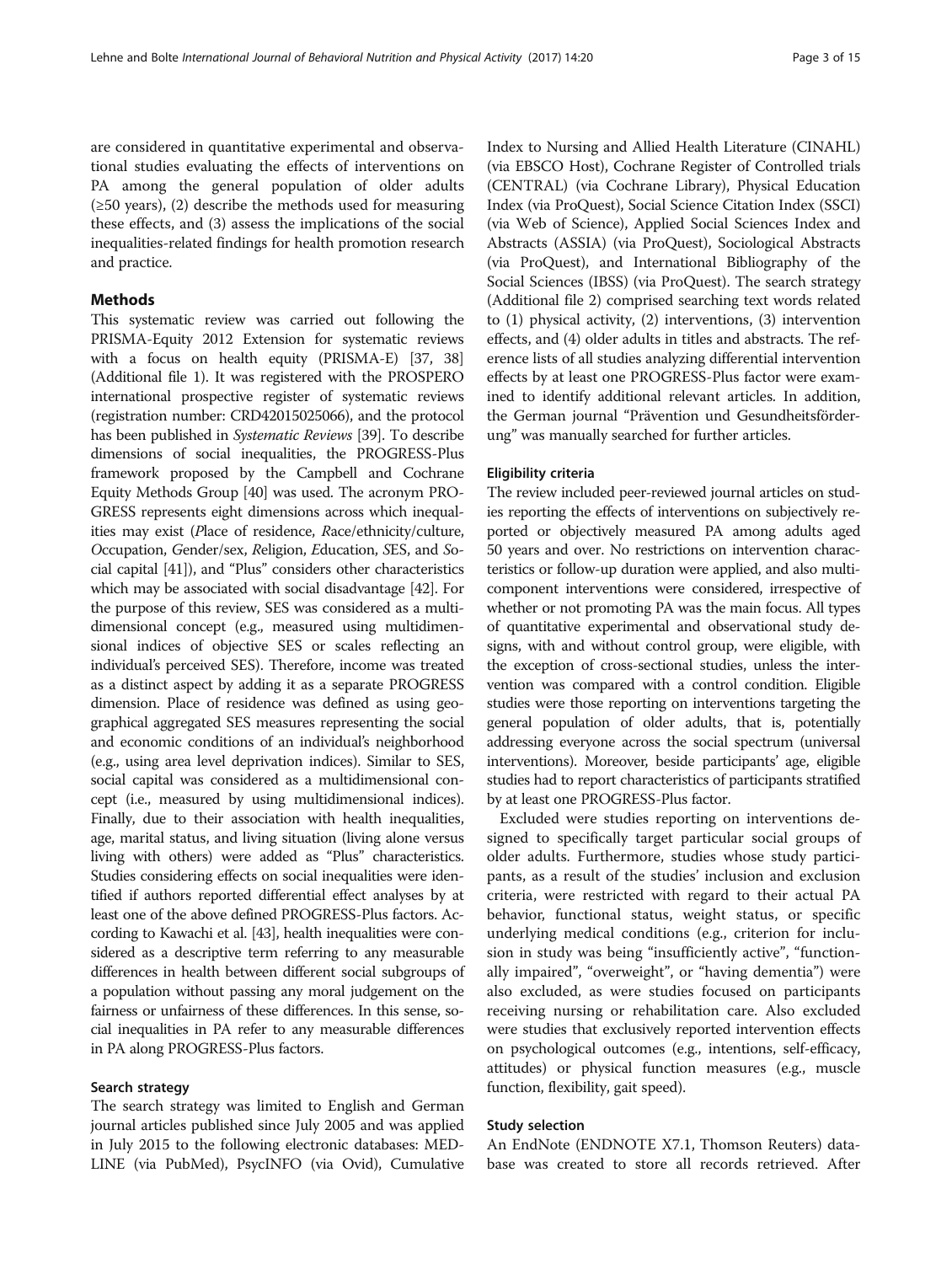removing duplicates, titles and abstracts were initially screened for eligibility by the first author. Two further reviewers each screened half of all identified records. Thus, final decisions on eligibility were based on consensus between two reviewers. Disagreements regarding eligibility were resolved through discussion or by consulting the last author. Full texts of all potentially eligible articles were assessed for final inclusion by the first author with a 20% random sample checked by the last author.

The strength of agreement between the reviewers was moderate (kappa value of 0.54) at the title and abstract stage, and substantial (kappa value of 0.70) at the full text stage.

#### Data extraction and quality assessment

For the purpose of this review, a two-stage approach for data extraction was applied. At stage one, information on bibliographic details were extracted from all included studies as well as on study design, study aim(s), study participants, main intervention characteristics, and PA outcome(s). In order to classify studies based on their usage of PROGRESS-Plus factors, the data extraction form further captured information on whether and how PROGRESS-Plus factors were considered for the description of participants' baseline characteristics and for measuring intervention effects. The latter was further differentiated according to whether PROGRESS-Plus factors were considered as control variables (e.g., by adjusting in multivariate analyses) or for analyzing differential intervention effects (e.g., by analyzing intervention effects stratified by categories of a PROGRESS-Plus factor or testing interactions between PROGRESS-Plus factors and interventions). At stage two, for studies examining differential intervention effects by at least one PROGRESS-Plus factor, an expanded data extraction form was applied capturing details on the methods used for measuring differential intervention effects as well as on PA outcome data from both overall and differential effect analyses. Stage one of data extraction was conducted by the first author and checked for accuracy by the last author in case of uncertainties. Stage two of data extraction was conducted by the first author and fully checked for accuracy by the last author.

The methodological quality of all studies included in stage two was appraised by both authors independently with any discrepancies resolved through discussion. A four-level scale of suitability of study design and a modified six-item checklist with methodological quality criteria were used, both previously proposed by Ogilvie et al. [[44](#page-14-0)] (Additional file [3](#page-13-0) A). These instruments were adapted by Ogilvie et al. [[44](#page-14-0)] from the criteria used for the Community Guide of the US Task Force on Community Preventive Services [[45](#page-14-0)] and for the Effective Public Health Practice Project in Canada [[46](#page-14-0)]. Accordingly, each study was assigned to one of four categories, with studies including at least one before and one after measurement as well as a control group defined as most suitable. The checklist included the following six methodological quality criteria: Representativeness, Randomization, Comparability, Credibility of data collection instruments, Attrition rate, and Attributability to intervention. Both the suitability of study design and the methodological quality criteria were used for descriptive purposes as well as to highlight variations between studies and assess their validity.

## Data synthesis

Owing to the heterogeneity in the studies' methods, a quantitative synthesis of review results (i.e., metaanalysis) was considered inappropriate. Instead, a narrative synthesis was conducted using a two-stage approach. At stage one, numbers of all included studies using PROGRESS-Plus factors for the description of participants' baseline characteristics and for measuring intervention effects (i.e., using PROGRESS-Plus factors as control variables, and/or using PROGRESS-Plus factors for measuring differential intervention effects) were quantified by each PROGRESS-Plus factor separately. At stage two, studies that examined differential intervention effects by at least one PROGRESS-Plus factor were narratively presented, including tables containing information on significant study, sample and intervention characteristics, results from overall effect analyses, as well as on the methods and results of differential effect analyses.

## Results

The electronic database search identified 15,758 records which were reduced to 7704 after removal of duplicates and inappropriate reference types. After screening titles and abstracts, full texts of 117 potentially eligible articles were retrieved for in-depth review. Of those, 52 articles were excluded, mostly because they reported on studies with study populations restricted to particular subgroups of older adults. Of the remaining 58 studies (reported in 65 articles) (stage one), 11 were identified as having examined differential intervention effects by at least 1 PROGRESS-Plus factor (stage two). Screening the references cited in these 11 studies identified 1 additional study (reported in 1 article). Consequently, 59 studies (reported in 66 articles) were finally included in the review (stage one), among which 11 were considered for in-depth analysis (stage two) (Fig. [1\)](#page-4-0). Main characteristics of all 66 articles are available as Additional file [4](#page-13-0).

## Usage of PROGRESS-Plus factors

Almost all ( $n = 58$ ) studies reported the age and gender/ sex distribution of study participants (Table [1\)](#page-5-0). The majority of studies ( $n = 44$ ) additionally used at least one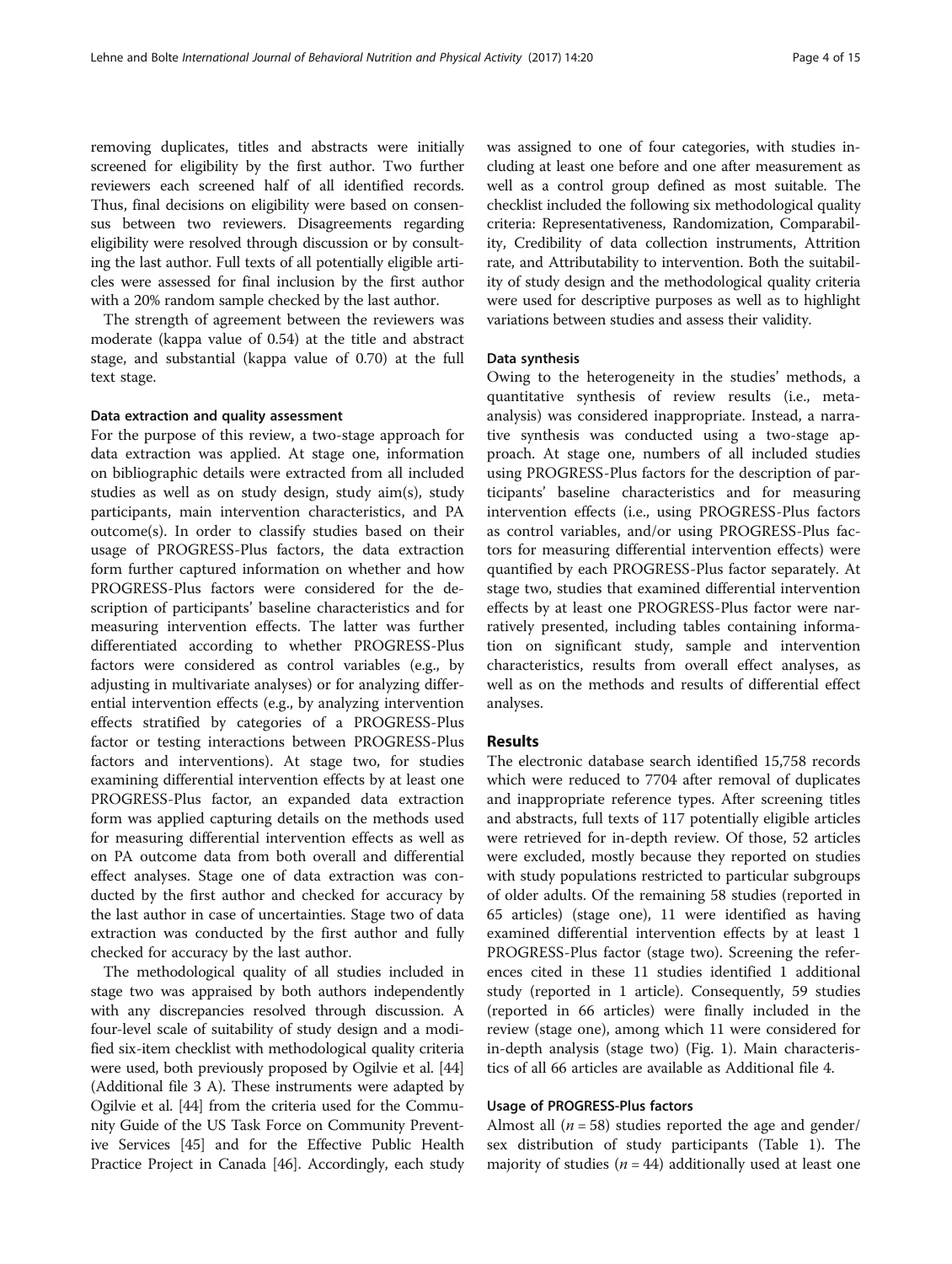<span id="page-4-0"></span>

further PROGRESS-Plus factor for the description of participants' baseline characteristics. Among these, education was the most commonly reported factor  $(n)$ = 32), followed by race/ethnicity ( $n = 22$ ), and marital status ( $n = 21$ ). Twenty-two studies considered at least one PROGRESS-Plus factor as control variable when measuring intervention effects (e.g., by adjusting in multivariate analyses). Again, age  $(n = 22)$  and gender/ sex  $(n = 19)$  were the factors most commonly controlled for, followed by education  $(n = 9)$ . Among the 11 studies that used at least 1 PROGRESS-Plus factor for examining differential intervention effects, effects were most often analyzed by gender/sex  $(n = 9)$  and age ( $n = 9$ ), followed by education ( $n = 3$ ), marital status  $(n = 2)$ , and race/ethnicity  $(n = 2)$ .

## Studies examining differential intervention effects by PROGRESS-Plus

Main characteristics of the 11 [[47](#page-14-0)–[57](#page-14-0)] studies using PROGRESS-Plus factors for examining differential intervention effects are summarized in Tables [2](#page-6-0) and [3.](#page-8-0) All studies were conducted in developed countries. Ten studies [\[47](#page-14-0)–[50, 52](#page-14-0)–[57\]](#page-14-0) used a longitudinal design with at least one before and one after measurement. Among these, six [\[47, 52](#page-14-0)–[55, 57\]](#page-14-0) included a control group and therefore had the highest suitability of study design. The remaining four studies [[48](#page-14-0)–[50](#page-14-0), [56](#page-14-0)] used a single group pre-post design. For these 10 studies, the length of study follow-up varied from 1 month to 5 years. One study [[51\]](#page-14-0) used a cross-sectional design comparing an intervention with a control condition to explore intervention effects. This study could not be evaluated concerning its suitability since none of the four categories included in the scale of suitability of study design captured its design features adequately. Three studies [\[51](#page-14-0)–[53\]](#page-14-0) met five of the six quality criteria, four studies [[49, 54](#page-14-0), [55](#page-14-0), [57\]](#page-14-0) met four, three studies [\[48](#page-14-0), [50, 56](#page-14-0)] met three, and the remaining study [\[47\]](#page-14-0) met two quality criteria (Additional file [3](#page-13-0) B).

The content and intensity of interventions varied between studies, as did the level of intervention (i.e., individual, community), mode of delivery (e.g., PA sessions, face-to-face counseling, environmental improvements, interventions delivered by mail or the internet), and PA outcome measures, with self-reported measures most commonly used.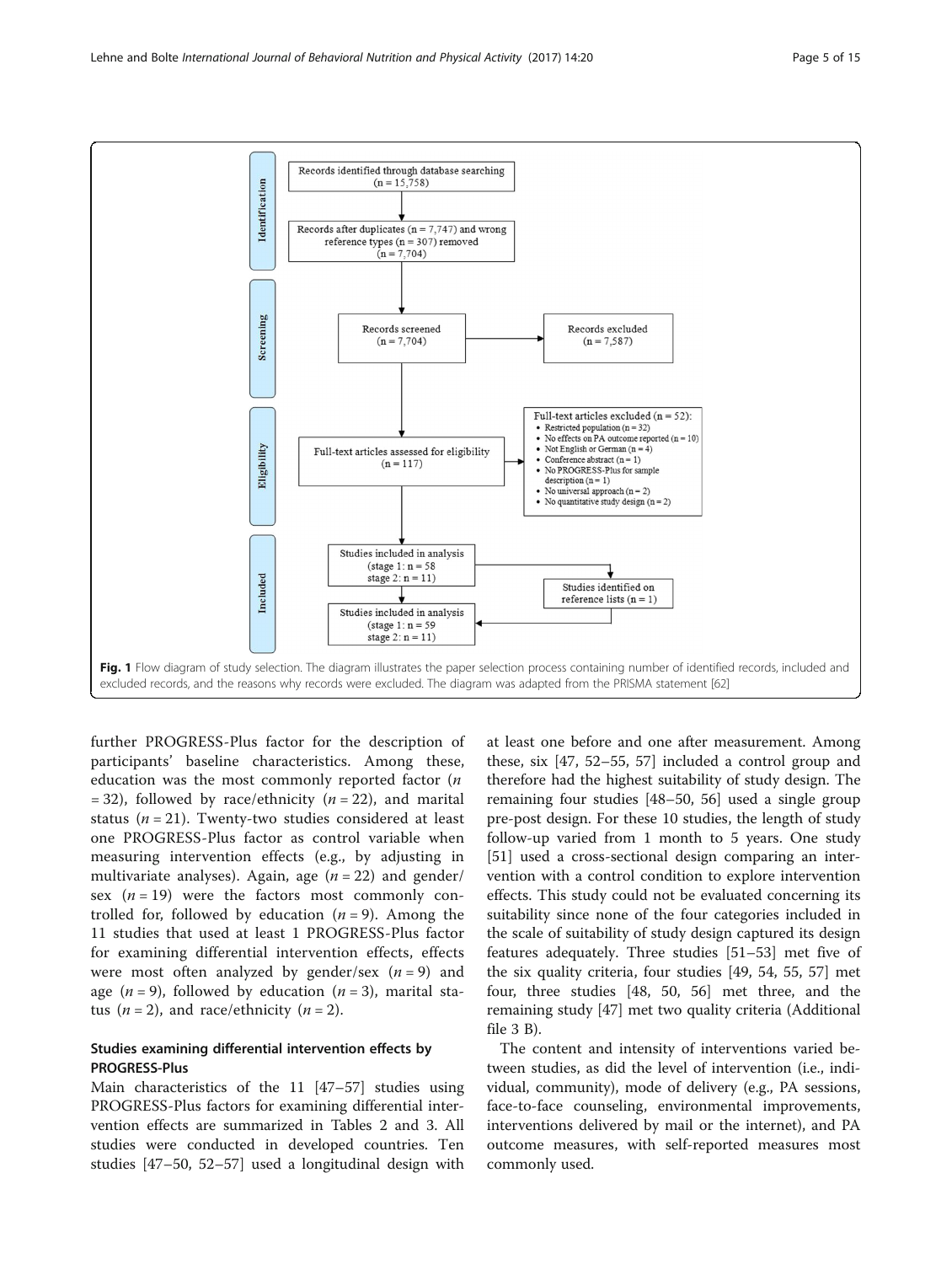<span id="page-5-0"></span>Table 1 Usage of PROGRESS-Plus factors within all studies  $(n = 59)$ 

| PROGRESS-Plus factor       | Use of PROGRESS-Plus factors |                                   |                         |
|----------------------------|------------------------------|-----------------------------------|-------------------------|
|                            | Sample description           | Intervention effects              |                         |
|                            |                              | Control<br>variables <sup>a</sup> | Differential<br>effects |
| Place of residence         | $\mathfrak{D}$               | 1                                 | 0                       |
| Race/ethnicity             | 22                           | 2                                 | 2                       |
| Occupation                 | 10                           | $\mathfrak{D}$                    | 0                       |
| Gender/sex                 | 58                           | 19                                | 9                       |
| Religion                   | 1                            | $\Omega$                          | 0                       |
| Education                  | 32                           | 9                                 | 3                       |
| Socioeconomic status (SES) | $\mathfrak{D}$               | $\Omega$                          | $\Omega$                |
| Income                     | 13                           | 1                                 | 0                       |
| Social capital             | 1                            | $\Omega$                          | 0                       |
| Age                        | 58                           | 22                                | 9                       |
| Marital status             | 21                           | 3                                 | $\mathfrak{D}$          |
| Living situation           | 10                           | $\mathfrak{D}$                    | 0                       |
| Total studies              | 59                           | 22                                | 11                      |

<sup>a</sup>In 5 studies represented in the column, PROGRESS-Plus factors were considered as confounding factors, but not included in final analyses (Place of residence  $n = 1$ , Gender/sex  $n = 3$ , Education  $n = 1$ , Age  $n = 5$ , Living situation  $n = 1$ )

## Evidence synthesis on differential effect analyses by PROGRESS-Plus

Two cluster RCTs [\[54](#page-14-0), [57](#page-14-0)] evaluated the effects of a larger intervention project aiming to increase PA among older adults in various municipalities in the Netherlands (Table [3\)](#page-8-0). The first study [\[57](#page-14-0)] evaluated the effects of two sub-interventions each comprising three tailored letters with feedback on current PA level delivered over 4 months. The basic tailored intervention targeted psychosocial determinants alone, whereas the environmentally tailored additionally targeted environmental determinants. At 12 months, the latter sub-intervention was shown to be effective in increasing total weekly minutes of PA compared to the waiting-list control group. Effects on social inequalities were, methodologically, considered by testing interactions between trial arms (control group as reference) and the PROGRESS-Plus factors gender/sex, education, age, and marital status. A significant trial arm by age interaction was reported for the basic intervention. Subgroup analyses showed that the environmentally tailored intervention was only effective among younger (<65 years) but not effective among older  $(≥65 \text{ years})$  individuals, and that the basic intervention was equally ineffective for both younger and older participants. By gender/sex, education, and marital status, no significant interaction effects were found for neither intervention, suggesting that the environmentally tailored intervention was equally effective, and that the basic intervention was equally ineffective

among males and females, lower, middle and higher educated, and single and married participants.

The second study [[54](#page-14-0)] reported on a subsequent project phase in which both interventions were adapted and translated each into a web-based version. At 12 months, both printed sub-interventions were effective in increasing total weekly minutes of PA and weekly days of sufficient PA compared to the waiting-list control group, whereas both web-based sub-interventions were shown to be ineffective. Methodologically, effects on social inequalities were considered, just as in the previously reported study, by examining interactions between trial arms and PROGRESS-Plus factors, except that potential differences by marital status were not examined. None of the interactions tested were statistically significant suggesting that both printed interventions were equally effective, and both web-based interventions were equally ineffective, among males and females, lower and higher educated, and individuals of varying ages. However, (borderline) significant trial arm by age interactions for both printed interventions on weekly days of sufficient PA were reported at an earlier follow-up (6 months) [[58](#page-14-0)] suggesting that the effects of both printed interventions on weekly days of sufficient PA favored older ( $\geq 65$  years) compared to younger (50–64 years) participants. Moreover, significant trial arm by gender/sex interactions for the printed environmentally tailored intervention on minutes of PA and for the webbased environmentally tailored intervention on days of sufficient PA were reported, showing that the former was only effective in increasing minutes of PA in women, but not in men, and that the latter resulted in a decrease in days of sufficient PA in women, but in a non-significant increase in men.

A further cluster RCT [\[52](#page-14-0)] investigated the effects of a population-based primary care nurse-delivered complex intervention in older adults from three UK family practices. At intervention completion, the intervention group showed a greater increase in average daily step count as compared with the usual-care control group. Similar to both aforementioned studies, effects on social inequalities were considered by testing interactions between trial arms and PROGRESS-Plus factors. In this study, differences in effects were explored according to the participants' gender/sex and age. The trial arm by age interaction was not significant showing that the intervention was equally effective among 60–64, 65–69, and 70–75-year-old participants. The trial arm by gender/sex interaction indicated a positive intervention effect in males but not in females.

A prospective controlled randomized follow-up study evaluated the effects of preventive home visits as well as of a 3-year educational intervention of home visitors and general practitioners among older residents in 34 Danish municipalities offering preventive home visits as part of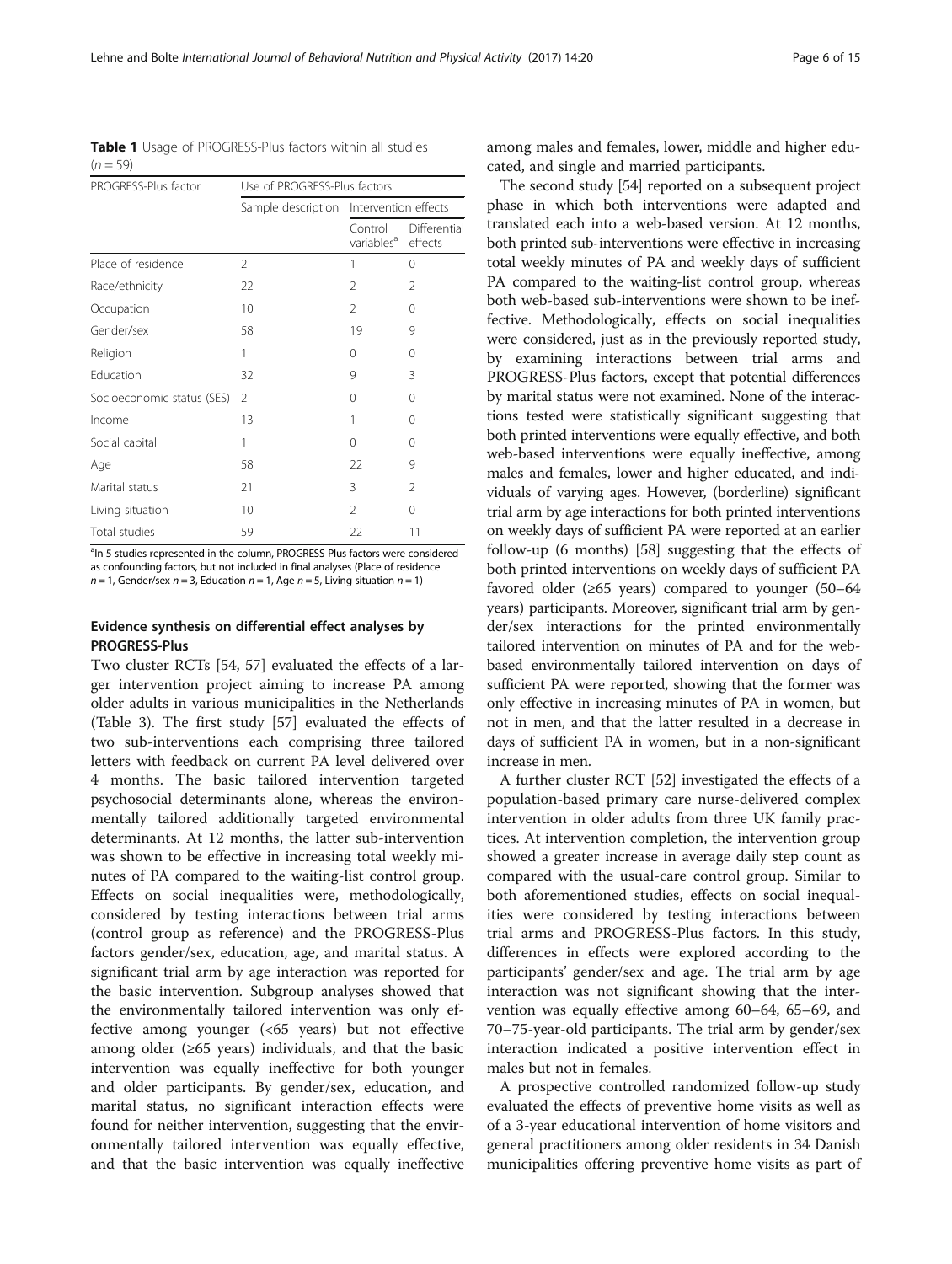<span id="page-6-0"></span>

| Table 2 Characteristics of studies included in analysis   |               |                  | stage $2 (n = 11)$                                                                                                                                                                             |                                                                                                                                          |                                                                                                                                                                                                                                                    |                                                                                                                                                                           |
|-----------------------------------------------------------|---------------|------------------|------------------------------------------------------------------------------------------------------------------------------------------------------------------------------------------------|------------------------------------------------------------------------------------------------------------------------------------------|----------------------------------------------------------------------------------------------------------------------------------------------------------------------------------------------------------------------------------------------------|---------------------------------------------------------------------------------------------------------------------------------------------------------------------------|
| Study                                                     |               | Quality Location | Study design                                                                                                                                                                                   | Sample characteristics                                                                                                                   | Intervention                                                                                                                                                                                                                                       | Physical activity outcome                                                                                                                                                 |
| Longitudinal study designs with two or more comparison gr |               |                  | oups                                                                                                                                                                                           |                                                                                                                                          |                                                                                                                                                                                                                                                    |                                                                                                                                                                           |
| Van Stralen et al.<br>$(2010)$ [57]                       | A, 4          | Netherlands      | $n = 455$ , CG (2 MHC) $n = 465$<br>Cluster RCT, IG1 (2 MHC<br>months<br>$n^a = 428$ , IG2 (2 MHC)<br>Follow-up = $12$                                                                         | 250 years, community<br>dwelling adults                                                                                                  | IG2: IG1 plus tailored environmental information<br>targeting psychosocial determinants during 4<br>G1: 3 tailored letters; personalized PA advice<br>CG: Waiting-list<br>months                                                                   | weekly min of PA, transport cycling,<br>leisure walking, gardening, doing<br>transport walking, leisure cycling,<br>Self-report: Dutch SQUASH (total<br>odd jobs, sports) |
| $(2013)$ [54]<br>Peels et al.                             | A, 4          | Netherlands      | Cluster RCT, IG1 (1 MHC)<br>? months<br>MHC)<br>MHC)<br>MHC)<br>MHC)<br>$n^a = 275$ , IG2 (1<br>$n = 256,$ IG3 (2)<br>$n = 214$ , IG4 (1<br>$n = 193$ , CG (1<br>Follow-up $= 12$<br>$n = 310$ | understanding of Dutch<br>250 years, community<br>dwelling, sufficient<br>language                                                       | IG2: IG1 plus tailored environmental information<br>advice targeting psychosocial determinants<br>G1: 3 tailored letters; personalized PA<br>IG4: Web-based version of IG2<br>IG3: Web-based version of IG1<br>during 4 months<br>CG: Waiting-list | Self-report: Dutch SQUASH (total<br>(230 min), total weekly min of<br>weekly days of sufficient PA<br>moderate to vigorous PA)                                            |
| Harris et al.<br>(2015) [52]                              | S<br>$\prec$  | $\leq$           | months<br>$= 142,$<br>CG (117 households)<br>(118)<br>Cluster RCT, IG<br>households) n <sup>e</sup><br>$Follow-up = 3$<br>$n = 138$                                                            | practice registered patients,<br>no contra-indications to<br>60-74 years, general<br>increase PA                                         | accelerometer feedback, individual PA diary and plan<br>IG: 4 tailored primary care nurse delivered PA<br>consultations over 3 months, pedometer and<br>CG: Usual care                                                                             | Objective: Accelerometer (average<br>daily step-count)                                                                                                                    |
| Poulsen et al.<br>$(2007)$ [55]                           | A, 4          | Denmark          | $n^a = 997$ , CG (17 municipalities)<br>study, IG (17 municipalities)<br>Prospective controlled<br>randomized follow-up<br>Follow-up 4.5 years<br>$n = 916$                                    | 75- and 80-years, non-<br>institutionalized                                                                                              | G: Preventive home visits as part of daily routine<br>in primary care plus education of home visitors<br>over 3 years, group-based education of GPs<br>CG: Preventive home visits                                                                  | Self-report: Frequency of PA<br>'low' if $\leq$ 1-2 $\times$ /months)<br>('high' if >2x/month                                                                             |
| Nahm et al.<br>$(2010)$ [53]                              | S<br>$\prec$  | USA              | RCT, IG $n^b = 115$ , CG $n = 100$<br>$Follow-up = 3 months$                                                                                                                                   | Internet/e-mail and able<br>to use it independently,<br>able to read and write<br>255 years, access to<br>English                        | G: Social Cognitive Theory-based Structured Hip<br>Fracture Prevention Website; learning modules,<br>moderated discussion board, diaries<br>CG: Conventional website                                                                               | the YPAS (weekly min of exercise)<br>Self-report: Exercise dimension of                                                                                                   |
| Capodaglio et al.<br>(2007) [47]                          | A, 2          | kaly             | Quasi experimental study,<br>IG $n^b = 23$ , CG $n = 15$<br>Follow-up = 12 months                                                                                                              | 70-83 years, healthy,<br>community-dwelling                                                                                              | gym and 1x/week home sessions, encouragement<br>of doing 30 min/week outdoor aerobic exercise<br>2x/week supervised exercise classes in hospital<br>G: 1-year mixed strength training programme;<br>CG: No intervention                            | aerobic activities >3 MET (AA3),<br>Self-report: Paquap® (MDEE,<br>PA intensity classes)                                                                                  |
| Longitudinal study designs with one group pre-post design |               |                  |                                                                                                                                                                                                |                                                                                                                                          |                                                                                                                                                                                                                                                    |                                                                                                                                                                           |
| Croteau & Richeson<br>(2005) [48]                         | S<br>じ        | USA              | Before-and-after study,<br>months<br>$Follow-up = 4$<br>$n^a = 76$                                                                                                                             | contraindications to PA<br>60-90 years, living in<br>community-dwelling,<br>congregate housing/<br>independently, no<br>able to ambulate | ("A Matter of Health Walking Program"); goal<br>4-month community-based PA intervention<br>setting, activity selection, self-monitoring,<br>pedometer                                                                                              | Objective: Pedometer (daily step<br>count)                                                                                                                                |
| Gellert et al.<br>$(2011)$ [50]                           | $\frac{3}{2}$ | Germany          | Before-and-after study,<br>month<br>$Follow-up = 1$<br>$n^a = 302$                                                                                                                             | contraindications to PA<br>>60 years, no medical                                                                                         | Intervention leaflet; goal setting, PA plan                                                                                                                                                                                                        | German-PAQ-50+ (weekly days of<br>Self-report: Adopted version of<br>$PA \geq 30$ min)                                                                                    |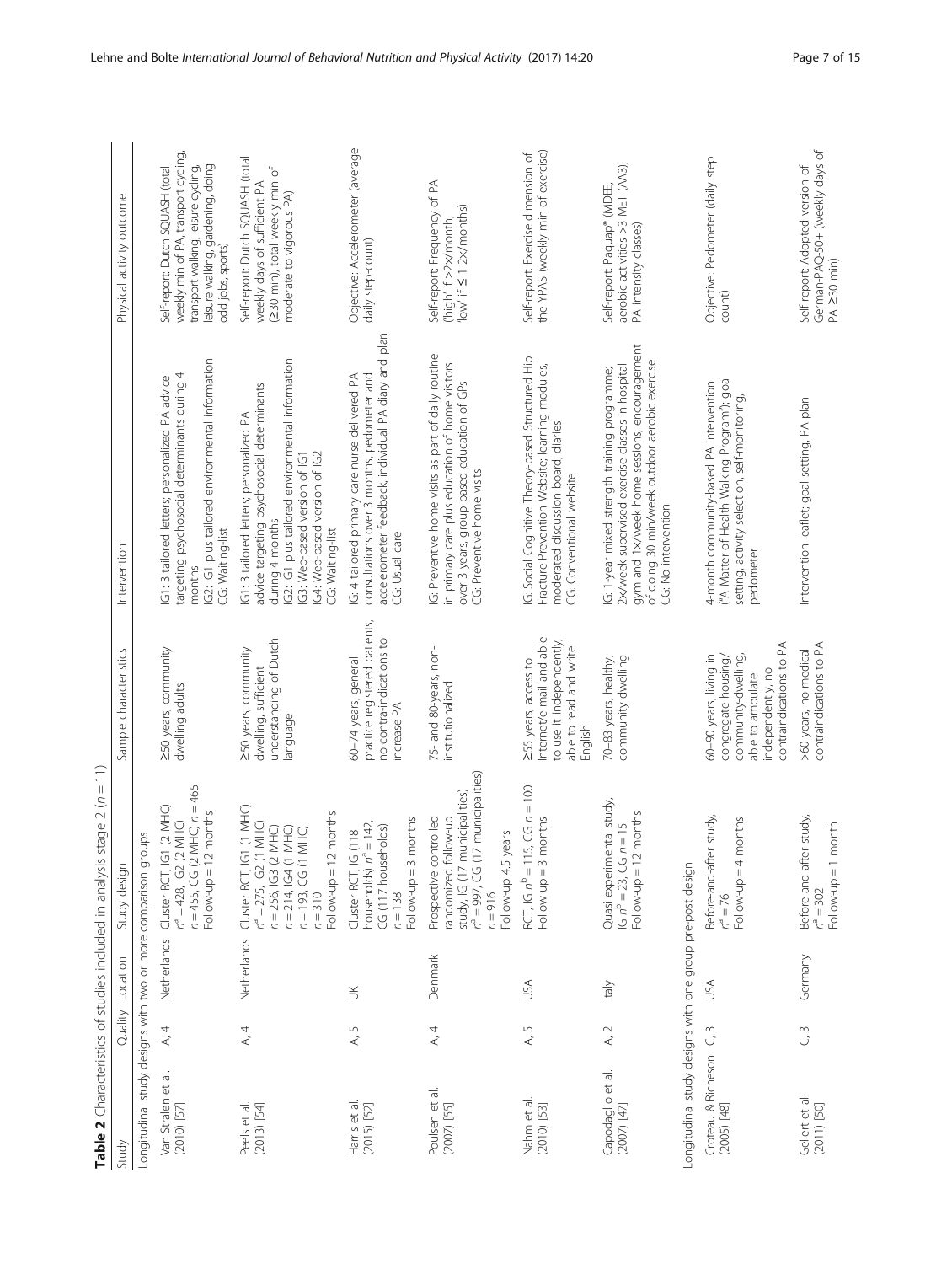|                                                                                                                                                                                                                                                                                                                                     |     |              | <b>The 2</b> Characteristics in ander in an analysis stage 2 (h = 1 1) (continued) |               |                                                                                                                                                                                                                     |                                                                                                     |
|-------------------------------------------------------------------------------------------------------------------------------------------------------------------------------------------------------------------------------------------------------------------------------------------------------------------------------------|-----|--------------|------------------------------------------------------------------------------------|---------------|---------------------------------------------------------------------------------------------------------------------------------------------------------------------------------------------------------------------|-----------------------------------------------------------------------------------------------------|
| Fitzpatrick et al.<br>[67] (8002)                                                                                                                                                                                                                                                                                                   | C.4 |              | Follow-up $=$ 5-6 months<br>Before-and-after study,<br>$n^p = 418$                 | 98% 260 years | balance, flexibility, endurance), encouragement<br>of walking, encouragement of doing exercise<br>in senior centers; 16 chair exercises (strength,<br>4-month community-based PA intervention<br>at home, pedometer | SDSCA, 1998 BRFSS (daily min of PA)<br>Self-report: Exercise items from                             |
| Ståhl et al. $(2013)$ $C, 3$<br>56]                                                                                                                                                                                                                                                                                                 |     | Sweden       | Before-and-after study,<br>Follow-up $=$ 5 years<br>$n^{\circ} = 195$              | 265 years     | security as part of the "Let's go for a walk" project<br>4-year outdoor environment intervention focused<br>on improved accessibility/usability and safety/                                                         | Self-report: Frequency of walking<br>within residential area) and of<br>activity (within city area) |
| Cross-sectional study design with control group<br>et al. (2015) [51]<br>Hallgrimsdottir                                                                                                                                                                                                                                            |     | NA, 5 Sweden | $n = 288$<br>study,<br>Cross-sectional<br>$IG n^D = 358, CG$                       | 265 years     | CG: Reference area without environmental<br>IG: See Stahl et al. [56]                                                                                                                                               | Self-report: See Stahl et al. [56]                                                                  |
|                                                                                                                                                                                                                                                                                                                                     |     |              |                                                                                    |               | intervention                                                                                                                                                                                                        |                                                                                                     |
| $\begin{bmatrix} 1 & 1 & 1 \\ 1 & 1 & 1 \\ 1 & 1 & 1 \\ 1 & 1 & 1 \\ 1 & 1 & 1 \\ 1 & 1 & 1 \\ 1 & 1 & 1 \\ 1 & 1 & 1 \\ 1 & 1 & 1 \\ 1 & 1 & 1 \\ 1 & 1 & 1 \\ 1 & 1 & 1 \\ 1 & 1 & 1 \\ 1 & 1 & 1 \\ 1 & 1 & 1 & 1 \\ 1 & 1 & 1 & 1 \\ 1 & 1 & 1 & 1 \\ 1 & 1 & 1 & 1 \\ 1 & 1 & 1 & 1 \\ 1 & 1 & 1 & 1 \\ 1 & 1 & 1 & 1 \\ 1 & $ |     |              |                                                                                    |               |                                                                                                                                                                                                                     |                                                                                                     |

 $(1)$  *(Continued)* **Table 2** Characteristics of studies included in analysis stage 2 (n = 11) (Continued)  $\sim$  0  $\sim$  $\ddot{\phantom{0}}$ عنور الموا  $\frac{1}{7}$ ्रं Ŕ Ŀ, Ŕ  $\overline{a}$ j  $\vec{\zeta}$  $T = 112.7$ 

For quality assessment see Additional file 3 For quality assessment see Additional file [3](#page-13-0)

Abbreviations: MA Not applicable, IG Intervention group, CG Control group, PA Physical activity, MHC Municipal Health Counclis, SQUASH Short Questionnaire to Assess Health-Enhancing Physical Activity, GP General<br>practition Abbreviations: NA Not applicable, IG Intervention group, CG Control group, PA Physical activity, MHC Municipal Health Councils, SQUASH Short Questionnaire to Assess Health-Enhancing Physical Activity, GP General practitioner, YPAS Yale Physical Activity Survey, MDEE Mean daily energy expenditure, MET metabolic equivalent, German-PAQ-50+ German Physical Activity Questionnaire, SDSCA Summary of Diabetes Self-Care Activities, BRFSS Behavioral Risk Factor Surveillance System

Activities, *BRFSS* Behavioral Risk Factor Surveillance System<br>The numbers reported for sample size (n) correspond to the number of individuals included in analysis for measuring effects on PA<br>The numbers reported for samp aThe numbers reported for sample size (n) correspond to the number of individuals included in analysis for measuring effects on PA

bThe numbers reported for sample size (n) correspond to the number of individuals completing the study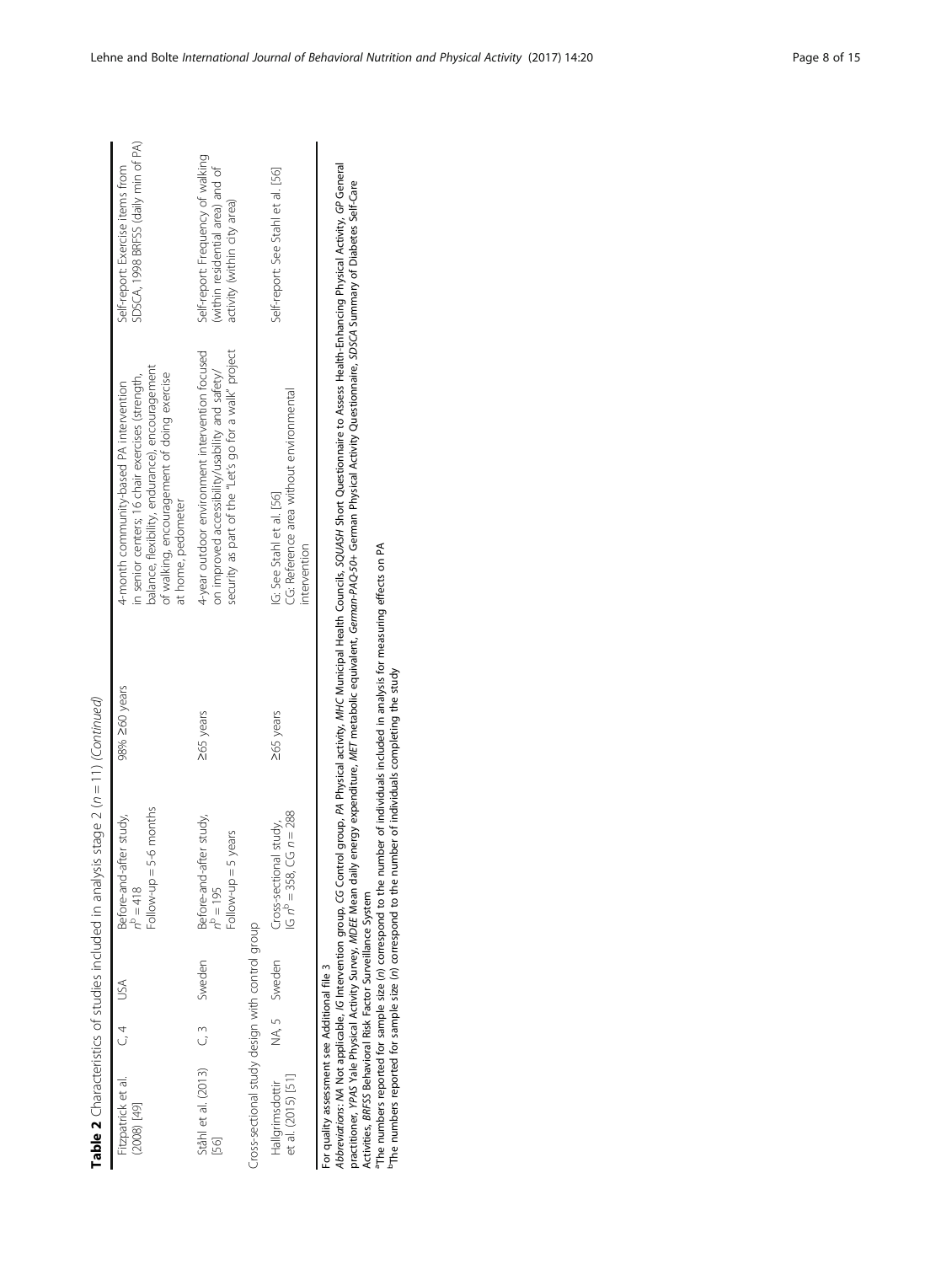Table 3 Methods and results of differential effects analyses of studies included in analysis stage 2 (n = 11)

<span id="page-8-0"></span>

|                                     |                                                                                                                                                    |                                               | Table 3 Methods and results of differential effects analyses of studies included in analysis stage 2 (n = 11)                                                                                                                                                                 |                                                                                                                                                                                                                                                                                                                                                            |
|-------------------------------------|----------------------------------------------------------------------------------------------------------------------------------------------------|-----------------------------------------------|-------------------------------------------------------------------------------------------------------------------------------------------------------------------------------------------------------------------------------------------------------------------------------|------------------------------------------------------------------------------------------------------------------------------------------------------------------------------------------------------------------------------------------------------------------------------------------------------------------------------------------------------------|
| Study                               | Overall intervention effect                                                                                                                        | Analysis of differential effects              |                                                                                                                                                                                                                                                                               |                                                                                                                                                                                                                                                                                                                                                            |
|                                     |                                                                                                                                                    | PROGRESS-Plus                                 | Methodological approach                                                                                                                                                                                                                                                       | Reported differential effects                                                                                                                                                                                                                                                                                                                              |
|                                     | Longitudinal study designs with two or more comparison groups                                                                                      |                                               |                                                                                                                                                                                                                                                                               |                                                                                                                                                                                                                                                                                                                                                            |
| Van Stralen et al.<br>(2010) [57]   | In2: Positive effect on total<br>In1: No overall effects on<br>weekly min of PA.<br>PA.                                                            | Gender/sex, Education,<br>Age, Marital status | model; stratification of data by categories of the PROGRESS-<br>and PROGRESS-Plus factors in multilevel linear regression<br>Plus factor for significant $(p < 0.1)$ interaction terms and<br>Interaction terms between trial arms (CG as reference)<br>re-examining effects. | Significant In1 x age interaction ( $\beta_{\rm int \, xage} = -92.2$ ;<br>In 1: No significant effects for <65-year-olds and<br>In2: Significant effect only in <65-year-olds<br>No other significant interaction effects.<br>$(\beta_{\ln 2} = 76.5; 95\% \text{ Cl} = 4.9 \text{ to } 148.0)$<br>$SD = 52.8; p = 0.08$<br>265-year-olds.                |
| $(2013)$ [54]<br>Peels et al        | In3, In4: No overall effects on<br>weekly days and min of PA<br>In1, In2: Positive effects on                                                      | Gender/sex, Education,<br>Age                 | PROGRESS-Plus factors in multilevel linear regression model<br>Interaction terms between trial arms (CG as reference) and                                                                                                                                                     | No significant interactions $(p > 0.05)$ .                                                                                                                                                                                                                                                                                                                 |
| Harris et al.<br>$(2015)$ [52]      | Positive effects on average<br>daily step-counts.                                                                                                  | Gender/sex, Age                               | Interaction terms between trial arms and PROGRESS-Plus<br>factors in multilevel regression model.                                                                                                                                                                             | Considering effect estimates with CI, significant effect<br>No significant interaction terms in regression model.<br>in men (between group difference in change: 1534;<br>95% CI = 775-2294), no significant effect in women<br>Significant effects in all age groups (60-64, 65-69,<br>$(591; 95\% \text{ Cl} = -125 \text{ to } 1307).$<br>70-75 years). |
| Poulsen et al.<br>$(2007)$ [55]     | NA-only subgroups<br>presented.                                                                                                                    | Gender/sex and Age                            | Logistic regression analyses were stratified by gender/sex<br>and age group.                                                                                                                                                                                                  | Educational intervention: Significant effect on increasing<br>Preventive home-visits: Significant effect on stabilizing<br>PA in 80-year-old women. No effects in 75-year-old<br>PA in 80-year-old women. No effects in 75-year-old<br>women, and 75- and 80-year-old men.<br>women and 75- and 80-year-old men.                                           |
| Nahm et al.<br>(2010) [53]          | No overall effects on PA.                                                                                                                          | Gender/sex, Race/<br>ethnicity, Age           | Subgroup analyses with PROGRESS-Plus factors included<br>as a second between subjects factor in mixed linear<br>model                                                                                                                                                         | No significant subgroup effects.                                                                                                                                                                                                                                                                                                                           |
| Capodaglio et al.<br>(2007) [47]    | For remaining outcomes, only<br>(no change in control group).<br>time in intervention group<br>Significant increase in AA3<br>subgroups presented. | Gender/sex                                    | Analyses (t-tests for dependent samples) were stratified<br>by gender/sex group.                                                                                                                                                                                              | improvement. (No significant effects in control males<br>positive effects on Class 2 PA and AA3 time for both<br>Significant effect $(p < 0.05)$ on MDEE only in males;<br>males and females, but different patterning of<br>and females).                                                                                                                 |
|                                     | Longitudinal study designs with one group pre-post design                                                                                          |                                               |                                                                                                                                                                                                                                                                               |                                                                                                                                                                                                                                                                                                                                                            |
| Croteau & Richeson<br>$(2005)$ [48] | Significant increase in daily<br>step-counts.                                                                                                      | Age                                           | One-way ANOVA to test differences between age<br>comparison test following significant test result.<br>groups and improvement scores; LSD multiple                                                                                                                            | Significantly larger effects for the youngest (60-64 years)<br>285 age groups. No significant difference between the<br>youngest and 2nd youngest (65-69 years) age groups.<br>Significant difference in improvement scores between<br>age group compared to the 70-74, 75-79, 80-84 and<br>age groups $(p = 0.028)$ .                                     |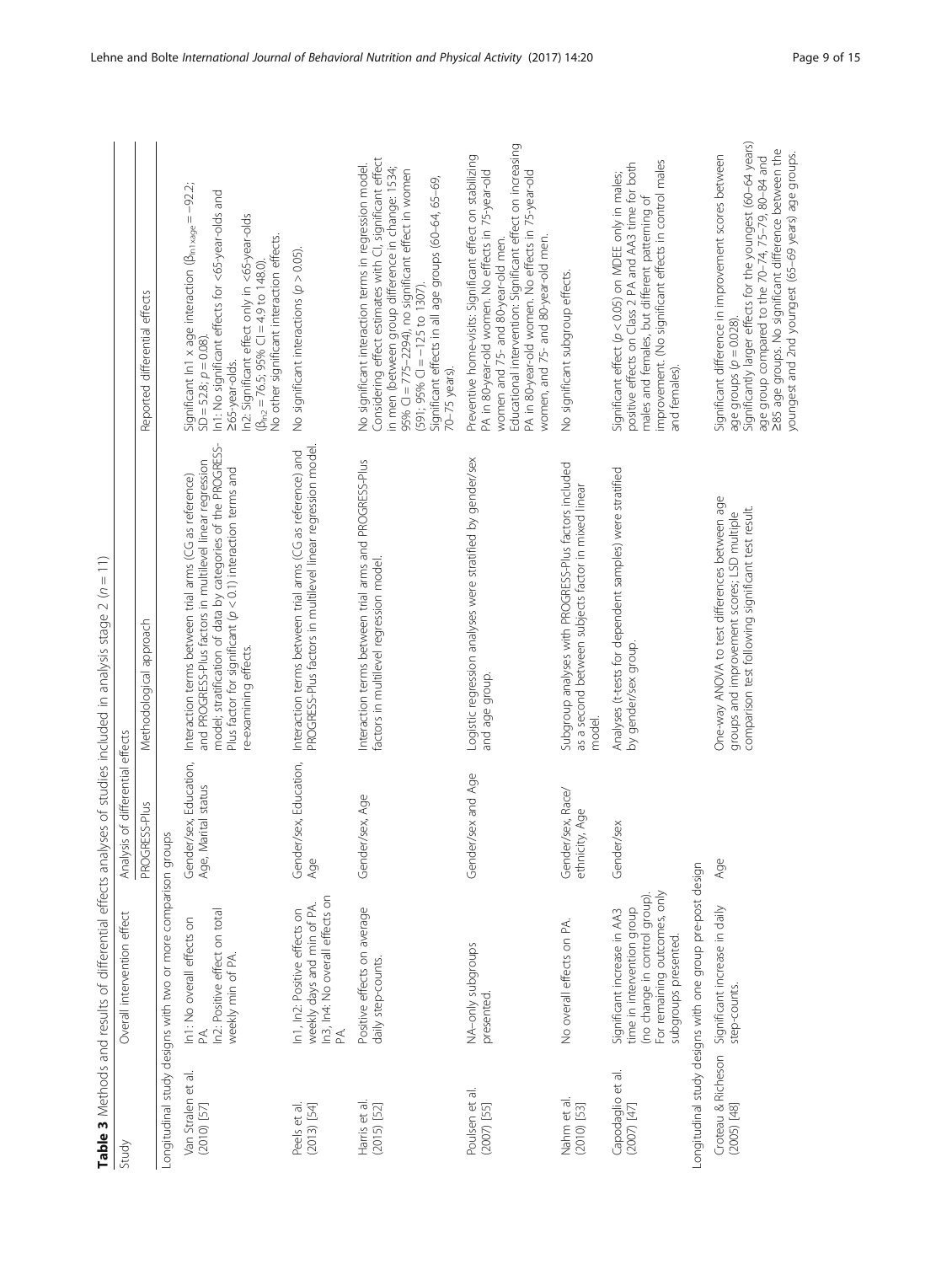|                                       |                                                                                                             |                                                   | Table 3 Methods and results of differential effects analyses of studies included in analysis stage 2 (n = 11) (Continued)                                                                              |                                                                                                                                                                                                                                                                                             |
|---------------------------------------|-------------------------------------------------------------------------------------------------------------|---------------------------------------------------|--------------------------------------------------------------------------------------------------------------------------------------------------------------------------------------------------------|---------------------------------------------------------------------------------------------------------------------------------------------------------------------------------------------------------------------------------------------------------------------------------------------|
| Gellert et al<br>$(2011)$ [50]        | Significant increase in PA.                                                                                 | Marital status                                    | ANOVA of change to test differences in change in PA<br>over time between partner status groups.                                                                                                        | partner. No difference between the latter two subgroups.<br>Significant time x partner status interaction $(p < 0.05)$ .<br>Effects were stronger for participants whose partners<br>also took part as compared to participants whose<br>partner did not take part and participants without |
| Fitzpatrick et al.<br>$[64]$ (2008)   | outcomes except minutes of<br>PA on physically active days.<br>Significant increase in all PA               | ethnicity, Education,<br>Gender/sex, Race/<br>Age | between PROGRESS-Plus factors and change in PA<br>inear regression analyses to explore associations<br>following the intervention.                                                                     | No significant associations $(p > 0.05)$ .                                                                                                                                                                                                                                                  |
| $(2013)$ [56]<br>Ståhl et al.         | No overall effects on PA.                                                                                   | Gender/sex, Age                                   | and age subgroups in change in PA following the<br>Chi <sup>2</sup> -tests to test differences between gender/sex<br>intervention.                                                                     | No significant differences.                                                                                                                                                                                                                                                                 |
|                                       | Cross-sectional study design with control group                                                             |                                                   |                                                                                                                                                                                                        |                                                                                                                                                                                                                                                                                             |
| et al. (2015) [51]<br>Hallgrimsdottir | IG had significantly higher<br>frequency of walking and<br>activity compared to CG.                         | Gender/sex, Age                                   | and trial arms (CG as reference) in logistic regression<br>Interactions terms between PROGRESS-Plus factors<br>model.                                                                                  | No significant interactions.                                                                                                                                                                                                                                                                |
|                                       | intensity, MDEE Mean daily energy expenditure, ANOVA Analysis of variance, LSD Least Significant Difference |                                                   | Abbreviations: MA Not applicable, In Intervention, IG Intervention group, GG Gontrol activity, SD Standard deviation, CI Confidence interval, AA3 Aerobic activities over 3 metabolic equivalent (MET) |                                                                                                                                                                                                                                                                                             |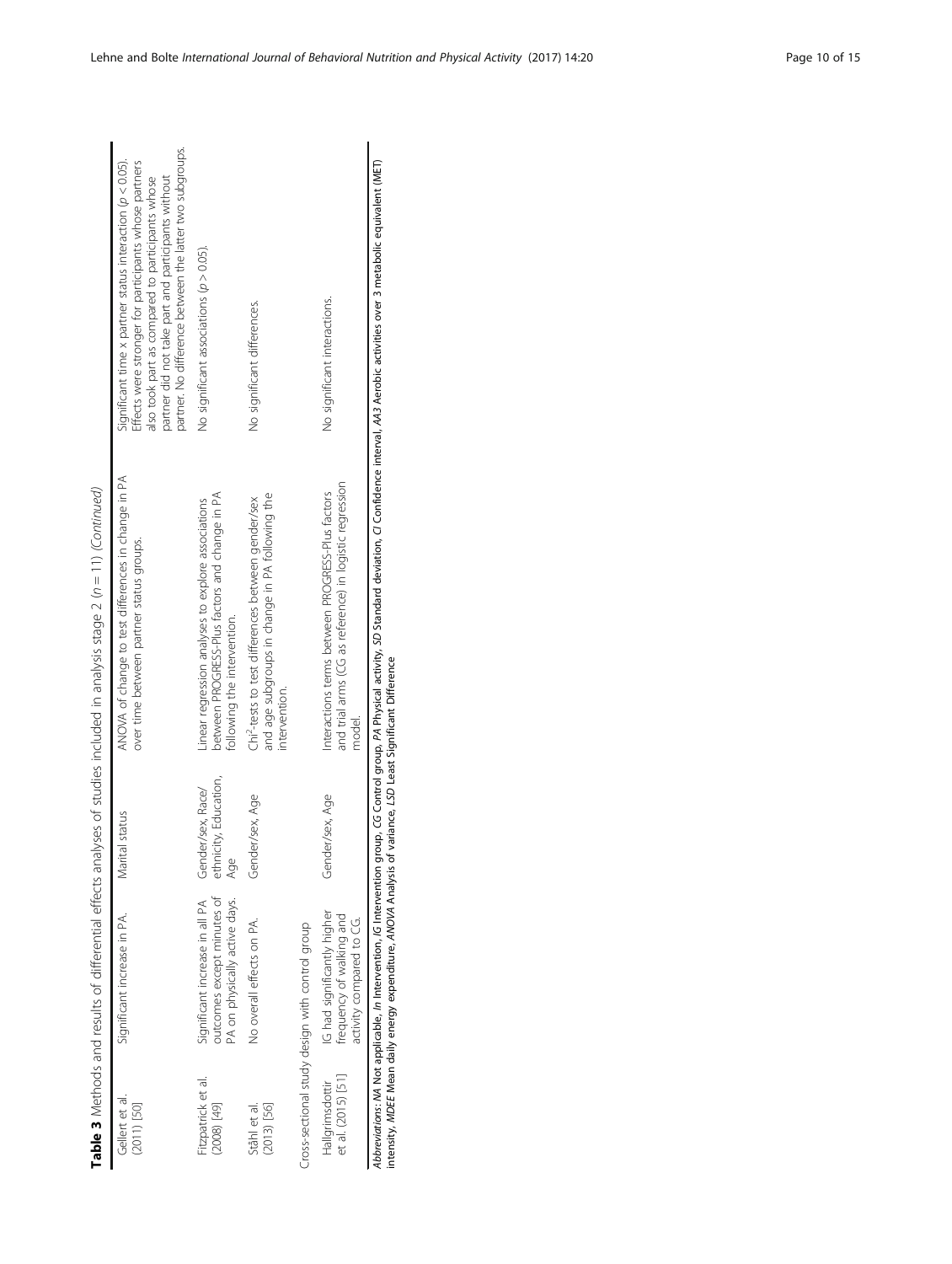the daily routine in primary care [\[55\]](#page-14-0). Methodologically, effects on social inequalities were considered using logistic regression analyses stratified by gender/sex and age group. Separately estimating effects among 75-year-old males, 80-year-old males, 75-year-old females, and 80 year-old females showed that preventive home visits were effective in stabilizing PA, and that the educational intervention was effective in increasing PA, but only among 80-year-old females. No positive effects of neither interventions were found for the 75-year-old women and the 75- and 80-year old men.

A RCT [[53](#page-14-0)], preliminary evaluating the effects of a Social Cognitive Theory-based Structured Hip Fracture Prevention Website compared to a Conventional Website, reported having performed subgroup analyses to explore whether intervention effects differed by gender/ sex, race/ethnicity, and age. After 3 months, the overall effect of the intervention on PA was shown to be null, and no indications for the presence of subgroup differences were observed.

In a quasi-experimental study [\[47\]](#page-14-0), examining the effects of a mixed strength training program, effects on social inequalities were considered by testing change in PA over time among intervention and control group participants for males and females separately. A significant increase in mean daily energy expenditure was found only for males who received the intervention. Weekly hours of aerobic activities greater than three metabolic equivalents (MET) and of Class 2 PA (4–5.9 MET) increased over time in both sexes receiving the intervention, but patterns of improvements appeared to be different (males: >3 MET: +51%, Class 2 PA: +146%; females: +41%, +18%).

A longitudinal single group pre-post study [\[48\]](#page-14-0) evaluated the effects of the community-based "A Matter of Health Walking Program" among older adults in Maine (USA), with pedometer-provided feedback on PA as main motivational tool. At intervention completion, a significant increase in daily step-counts was found. Effects on social inequalities were considered by testing whether improvement scores differed by age. Using analysis of variance (ANOVA), a significant difference between age group and improvement scores was found. Further exploring this difference suggested that the youngest age group (60–64 years) significantly greater increased its average daily steps compared to the 70–74, 75–79, 80–84, and ≥85 age groups, with an exception of a non-significant difference between the youngest and second youngest age group (65–69 years).

Using data collected in the context of a small-scale leaflet intervention to foster PA among a convenience sample of older adults in Germany, one single group pre-post study [\[50](#page-14-0)] analyzed the effects of social integration and exercise specific social support on PA. Overall, a significant increase in PA between baseline and 1 months follow-up was shown. Effects on social inequalities were considered for marital status by differentiating between three different partner status groups. Using ANOVA of change, a significant time by partner status interaction was found suggesting that time effects on PA differed by partner status. A substantially increase in PA was found only among participants whose partner took part in the intervention but not among participants who either were single or who had a partner that did not take part in the intervention.

Another before-and-after study [\[49](#page-14-0)] investigated the effects of a statewide community-based PA intervention comprising educator-led chair exercises, encouragement of walking, and using a pedometer among a convenience sample of older adults attending senior centers in Georgia (USA). Overall, significant increases for almost all PA outcomes were found. Effects on social inequalities were considered by exploring whether race/ethnicity, gender/ sex, education, and age were associated with changes in PA following the intervention using linear regression analysis. No significant associations between PROGRESS-Plus factors and changes in PA were found suggesting that neither males nor white, higher educated, and younger individuals were more likely than females, black, lower educated, and older individuals, respectively, to increase their PA following the intervention.

As part of a larger intervention project called "Let's go for a walk", two studies [\[51](#page-14-0), [56\]](#page-14-0) evaluated the implementation of environmental measures focusing on accessibility/usability and safety/security in a geographically defined area in a medium-sized town in Sweden. Using a single group pre-post design, the first study [[56](#page-14-0)] found no positive change in PA between baseline and 5-year follow-up. Methodologically, effects on social inequalities were considered by examining differences in PA outcomes between age and gender/sex subgroups using Chi<sup>2</sup>-tests. In these analyses, neither age nor gender/sex differences in change in PA were observed. In the second study [[51](#page-14-0)], a cross-sectional design was used comparing the study area with a reference area in which no environmental changes were made. Overall, 5 to 8 years post-intervention, participants in the study area were significantly more physically active than participants in the reference area. To consider effects on social inequalities, interactions between participants' age and gender/ sex and the trial arms (i.e., areas) were explored using logistic regression analyses. No significant interactions were found suggesting that the environmental intervention did not change gender/sex and age patterns of PA.

## **Discussion**

#### Main findings

This is the first systematic review that synthesized the evidence on whether and how effects on social inequalities are considered in quantitative studies evaluating the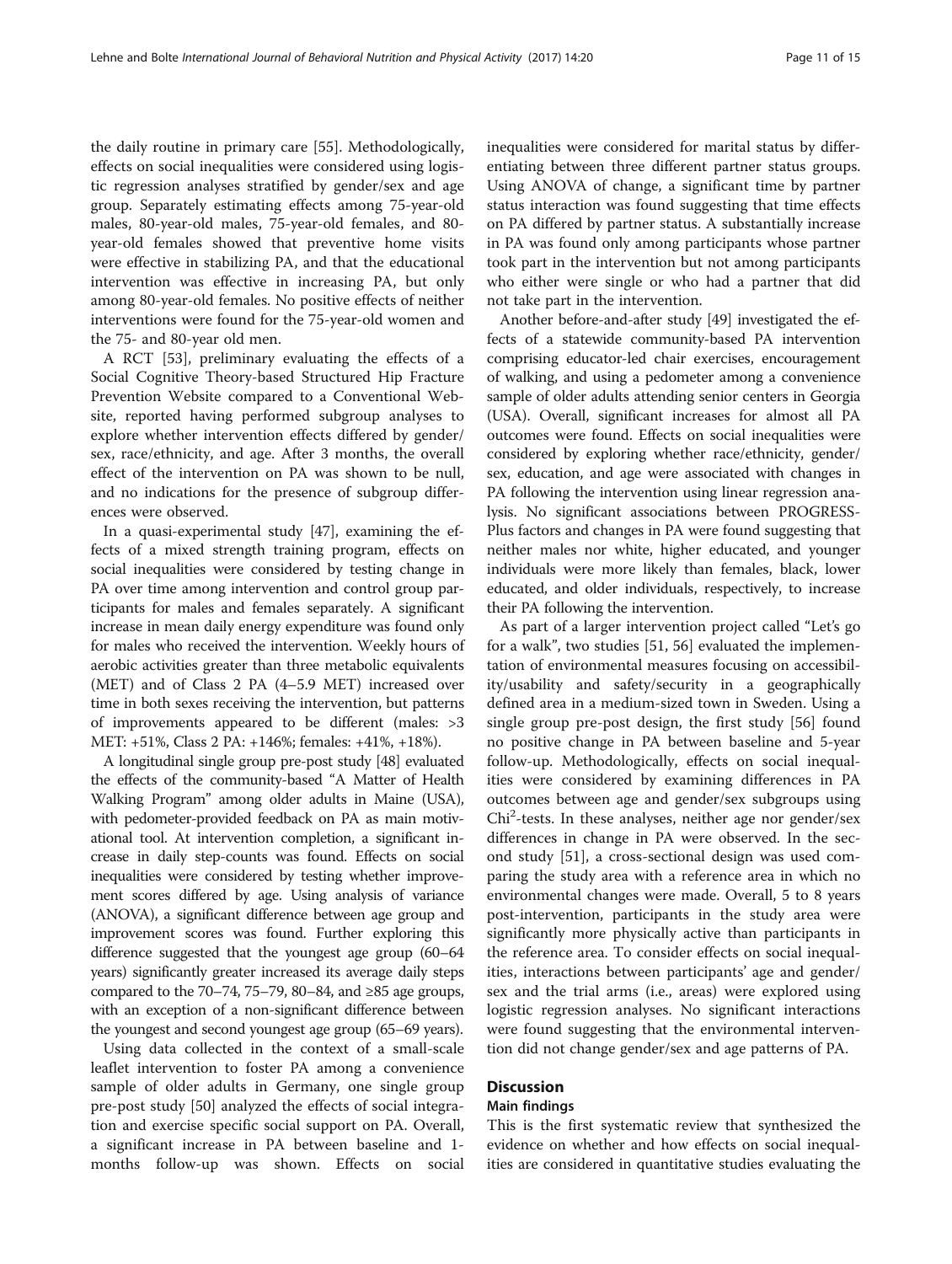effects of interventions on PA among the general population of older adults. The results suggest that the majority of studies provided information on various social factors described by PROGRESS-Plus. When measuring intervention effects, however, analyses were most often designed to control for PROGRESS-Plus factors. Only a small number of studies  $(n = 11)$  reported having analyzed differential intervention effects by at least one PROGRESS-Plus factor. The methodological approaches applied for exploring differential intervention effects varied between studies and included, for example, adding interaction terms between PROGRESS-Plus factors and intervention variables in a multivariate analysis model, stratifying effect analyses by different categories of a PROGRESS-Plus factor, or exploring associations between PROGRESS-Plus factors and changes in PA following an intervention.

Overall, differential effect analyses were primarily oriented towards gender/sex and age comparisons, with mixed evidence for differential intervention effects across categories of both factors. Differences in intervention effects according to other dimensions of social inequalities, such as education, race/ethnicity, or marital status, were less frequently considered. For these factors, no indications for differential intervention effects were found.

## Comparison with other research

Up to now, little research has been conducted to assess the impact of public health strategies on social inequalities in PA, particularly with regard to interventions focusing on older adults. In a previous systematic review, Baxter and colleagues [[36\]](#page-14-0) examined the effectiveness of interventions to increase PA among adults around the time of retirement. Regarding effects on inequalities, the authors concluded that studies rarely reported having analyzed differential effects in subgroups of older adults, with little indication for differential effects between advantaged and disadvantaged population groups. However, since assessing the impact of interventions on social inequalities was not the main focus of the review, evidence supporting their conclusion regarding differential effects was not presented in greater depth.

The present systematic review extends the limited evidence regarding the impact of public health strategies on social inequalities in PA among older adults threefold. First, it systematically describes the extent to which intervention effects on social inequalities are considered, giving an impression of how many universal intervention studies provide data on various sociodemographic and socioeconomic factors described by PROGRESS-Plus but do not analyze, or at least do not report having analyzed, possible effects on social inequalities. Second, focusing on those studies that analyzed differential intervention effects by PROGRESS-Plus, it identifies the methods used for analyzing these effects. And third, it synthesizes the available evidence on potential effects on social inequalities.

Previously, two review studies have been conducted that aimed to synthesize the evidence on differential effects of PA interventions systematically and comprehensively using the PROGRESS-Plus framework [\[33, 34](#page-14-0)]. None, however, have focused especially on older adults or were designed to capture the evidence from all types of public health strategies that might impact on social inequalities in PA. Compared to Humphreys and Ogilvie [\[33\]](#page-14-0), who found that over 40% of experimental and quasi-experimental studies on environmental and policy PA interventions reported subgroup effects and 18% interaction effects, the present review found that only 19% of studies reported having analyzed differential intervention effects. The rare evaluation of potential effects of PA interventions on social inequalities found in the present review is in line with findings of a systematic review by Attwood and colleagues [\[34\]](#page-14-0) who found that 14% of RCTs on primary-care-based PA interventions reported differential effect analyses. Also in line with Attwood et al. [\[34\]](#page-14-0), the present review further indicates that, where effects on social inequalities are considered, intervention effects are predominantly compared by gender/sex and age. There is evidence suggesting that other PROGRESS-Plus factors considered in this review, such as race/ethnicity, occupation, education, SES, marital status, and living situation, may also be associated with PA among older adults [[8, 14](#page-13-0), [17](#page-13-0), [18](#page-13-0)]. Despite the fact that some of these factors (especially race/ethnicity, education, and marital status) were frequently measured, these factors were rarely or not considered at all when analyzing differential intervention effects. In their pilot systematic review, Humphreys and Ogilvie [\[33\]](#page-14-0) also found that intervention effects were most often compared by gender/sex, whereas age differences, however, were comparatively less frequently analyzed. In the present review, mixed evidence for differential intervention effects for gender/sex and age were found supporting the presumption that different types of interventions might affect males and females as well as younger and older individuals differently. Gender differences in intervention effects were also reported by Humphreys and Ogilvie [[33](#page-14-0)] and Attwood et al. [[34](#page-14-0)]. However, no evidence for differential effects by age was found by both author groups.

## Future research

There is a need for studies on interventions aiming to promote PA among older adults to adequately conduct and report differential effect analyses. Information on the social distribution of intervention effects is a prerequisite for the design and implementation of interventions not increasing the health gap between different social groups or, better still, reducing social inequalities. It is often criticized that few studies have adequate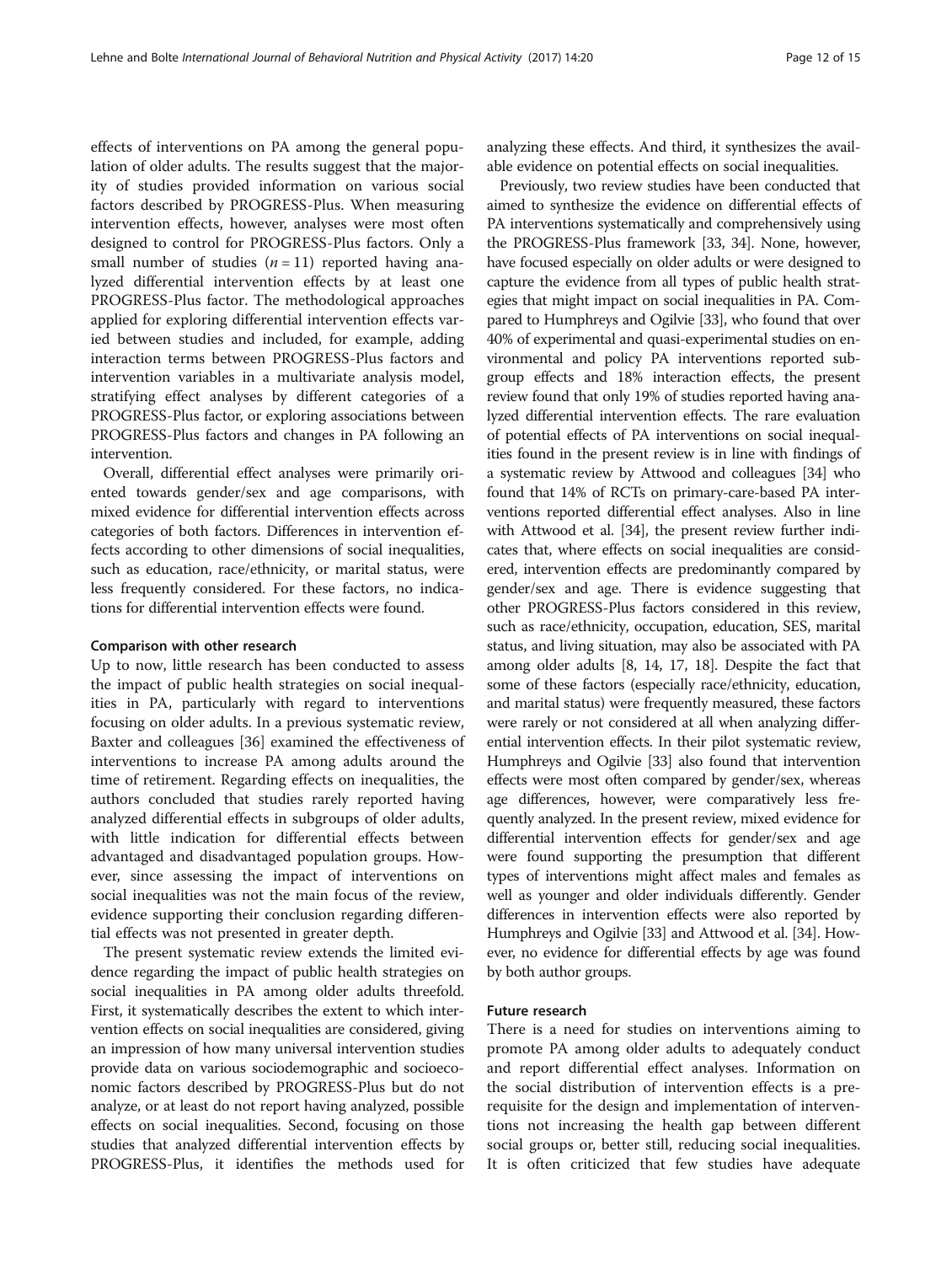sample sizes and diversity to allow for the conduct of appropriate differential effect analyses [\[59](#page-14-0)]. However, as mentioned by Moore and colleagues [\[32](#page-14-0)], the consistent reporting of subgroup intervention effects across studies, even if individual studies are not sufficiently powered to directly look at these effects, would allow for pooling effects across studies. This, in turn, would allow for investigating characteristics of interventions that are more or less effective among specific population subgroups or, just as important, that are likely to be equally effective across population subgroups.

Despite the fact that PROGRESS-Plus factors were frequently measured in studies included in the present review, only a minority had an explicit emphasis on analyzing differential effects suggesting that the potential for assessing effects on social inequalities has not been exploited. Against this background, there is a need for practical guidance on methods for adequate analysis and transparent reporting of differential effect analyses in evaluation studies. A promising project is the ongoing development of CONSORT-equity, an extension of the Consolidated Standards of Reporting Trials (CONSORT) guideline for health equity concerns in RCTs [\[60\]](#page-14-0). Given that RCTs are likely to be less frequently conducted in the field of public health and health promotion [[61](#page-14-0)], consideration should also be given to the development or adoption of guidelines to suit the needs of study designs other than RCTs. Finally, examining the effectiveness of interventions specifically targeting certain social groups of older adults will further strengthen the evidence regarding the impact of interventions on social inequalities in PA among older adults and, therefore, represents an important topic for future systematic reviews.

## Strengths and limitations

The application of a comprehensive search strategy to capture a broad range of public health strategies, including studies operating at the individual, community, or societal level, is one strength of this review. Consideration was given to all types of study designs used to evaluate intervention effects on PA, with the exception of crosssectional studies, unless the intervention was compared with a control condition. The resulting challenging heterogeneity in intervention characteristics, study designs, PA outcomes, and methodological approaches used to examine differential intervention effects was handled using narrative synthesis in conjunction with tabular illustrations. By limiting the inclusion criteria to English and German language peer-reviewed journal articles published between July 2005 and 2015, some potentially relevant studies, however, may have been missed.

Although previously used for assessing the quality of public health interventions [\[30,](#page-14-0) [33, 44\]](#page-14-0), the scale of suitability of study design did not capture all study designs identified in the present review (one study could not be placed in any of the four categories). Furthermore, the significance of both the "Attrition rate" and "Attributability to intervention" methodological quality criteria turned out to be questionable. For example, studies reporting attrition rates of more than 30%, although applying additional sensitivity analyses to account for selective dropout, were not able to meet the "Attrition rate" criterion and had to be treated just as studies not containing any information on attrition rates. The judgement about the "Attributability to intervention" criterion was based upon whether or not a study explicitly mentioned that there was evidence of contamination of a control group, a concurrent intervention, or other contextual factors that could also have explained the observed effects. This criterion was met by all studies, since corresponding claims were not presented in neither study.

Considering a broad range of quantitative study designs means that not all studies included in the evidence synthesis were capable of examining true differential intervention effects (e.g., four studies had no control group, one study was cross-sectional in design). It should further be noted that most studies included in the evidence synthesis on differential effect analyses used self-reported measures of PA. All except one of these studies met the "Credibility of data collection instruments" quality criterion by showing that PA data collection tools were valid and reliable. However, whether the methods used for measuring intervention effects were valid in terms of their ability to detect behavioral change over time (i.e., intervention effects) is not reported. Finally, the review focused on studies of interventions potentially addressing everyone across the social spectrum. However, some of the included studies, although not explicitly focusing on particular subgroups of older adults, reported on rather selective study samples, possibly due to the studies' recruitment strategies.

## Conclusions

The results of this systematic review suggest that many studies evaluating the effects of universal interventions on PA among older adults have not exploited the potential for assessing differential intervention effects across social groups so far. Currently, there is insufficient evidence to allow drawing firm conclusions regarding the impact of these interventions on social inequalities. The majority of studies, however, collected sufficient information on relevant characteristics described by PROGRESS-Plus to permit differential intervention effects to be examined. There is an urgent need for systematic application of appropriate methodological approaches as well as transparent reporting of social inequalities-related analyses and findings which can provide important indications for prioritization of those interventions most likely to be effective across all social groups of older adults.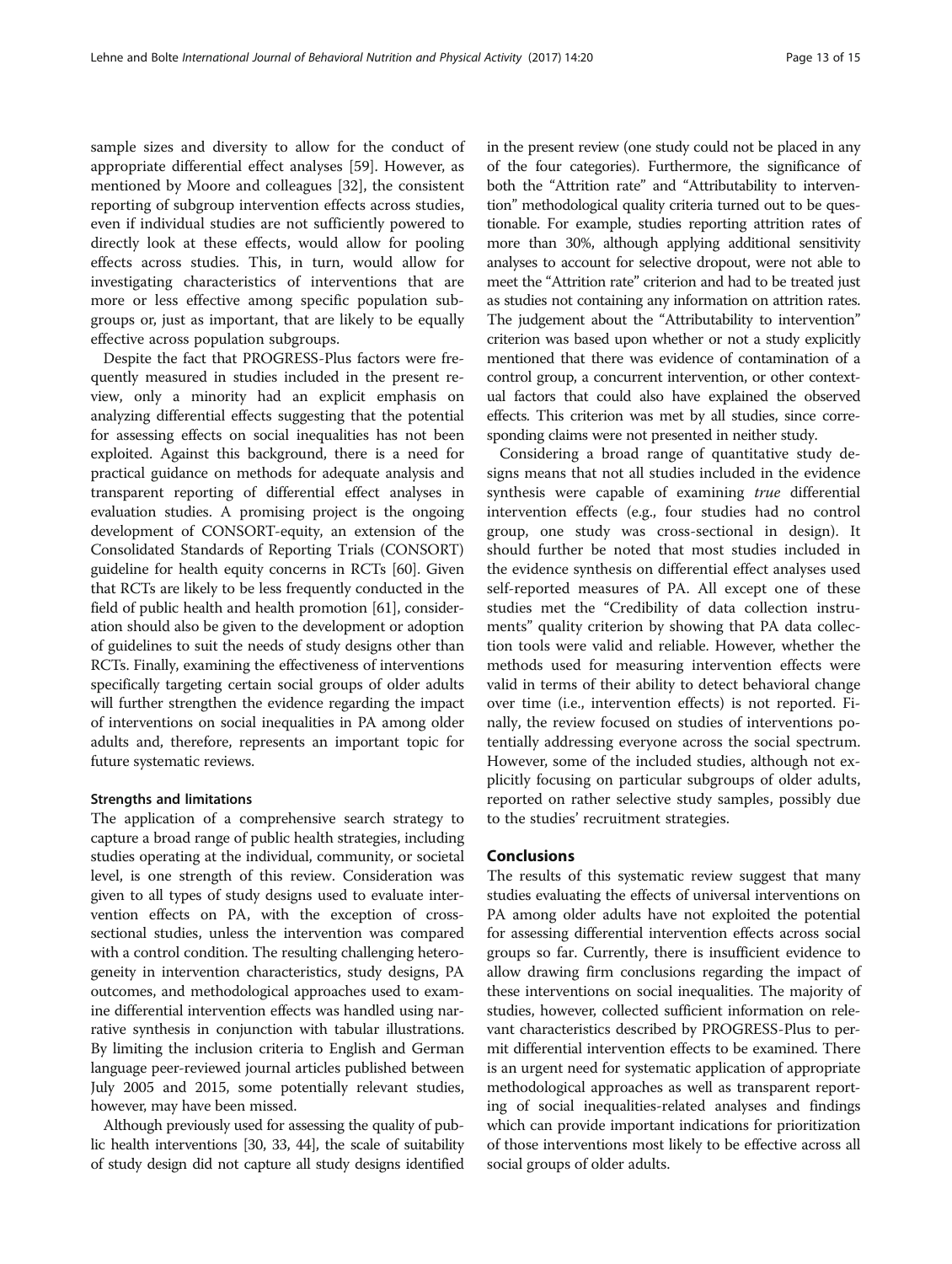## <span id="page-13-0"></span>Additional files

[Additional file 1:](dx.doi.org/10.1186/s12966-017-0472-4) PRISMA-Equity 2012 Extension: Reporting Guidelines for Systematic Reviews with a Focus on Health Equity. This file provides a completed PRISMA-Equity 2012 checklist. (DOCX 23 kb)

[Additional file 2:](dx.doi.org/10.1186/s12966-017-0472-4) Sample search string for PubMed MEDLINE. This file contains a sample search string for PubMed MEDLINE. (DOCX 13 kb)

[Additional file 3:](dx.doi.org/10.1186/s12966-017-0472-4) A. Suitability of study design and methodological quality criteria. B. Results of Quality assessment. This file contains two tables providing information on the criteria used for assessing the methodological quality of studies (A) and on the results of the quality assessment (B). (DOCX 19 kb)

**[Additional file 4:](dx.doi.org/10.1186/s12966-017-0472-4)** Characteristics of articles ( $n = 66$ ) reporting on studies  $(n = 59)$  included in analysis stage 1. This file contains a table in which characteristics of all included articles are summarized. (DOCX 123 kb)

#### Abbreviations

ANOVA: Analysis of variance; ASSIA: Applied Social Science Index and Abstracts; CENTRAL: Cochrane Register of Controlled Trials; CINAHL: Cumulative Index to Nursing and Allied Health Literature; CONSORT: Consolidated Standards of Reporting Trials; CRD: Centre for Reviews and Dissemination; IBSS: International Bibliography of the Social Sciences; IGIs: Intervention-generated inequalities; MET: Metabolic equivalent; PA: Physical activity; PRISMA: Preferred reporting items for systematic reviews and meta-analyses; PRISMA-E: PRISMA-Equity 2012 Extension, Reporting Guidelines for Systematic Reviews with a Focus on Health Equity; PROGRESS-Plus: Place of residence, Race/ethnicity/culture, Occupation, Gender/sex, Religion, Education, Socioeconomic status, Social capital. "Plus" considers other categories that may impact on health equity; PROSPERO: International prospective register of systematic reviews; RCTs: Randomized controlled trials; SES: Socioeconomic status; SSCI: Social Science Citation Index

#### Acknowledgements

Both authors would like to extent their thanks to Nora Koltermann and Emily Mena for their assistance in title and abstract screening.

#### Funding

This systematic review is carried out in the project "EQUAL–Equity impacts of interventions to increase physical activity" within the prevention research network "AEQUIPA–Physical activity and health equity: primary prevention for healthy ageing" which is being funded by the German Federal Ministry of Education and Research (funding number for University of Bremen: 01EL1422B). The funder has no involvement in protocol development, review conduct, data analysis and interpretation, and dissemination of the final report.

#### Availability of data and materials

Not applicable.

#### Authors' contributions

Both authors designed the study. GL developed the search strategy, screened potentially eligible papers for inclusion, performed data extractions, and conducted the data synthesis. GB provided expertise on the assessment of social inequalities and IGIs, screened a 20% random sample of potentially eligible papers for inclusion, and checked data extractions and data synthesis for accuracy. Both authors performed the quality assessment and contributed to the writing of the manuscript. Both authors read and approved the final manuscript.

#### Authors' information

GL is a research associate at the Department of Social Epidemiology, Institute for Public Health and Nursing Research, University of Bremen, Germany. GB is an environmental and social epidemiologist, professor for social epidemiology at the University of Bremen, and head of the Department of Social Epidemiology at the Institute for Public Health and Nursing Research.

#### Competing interests

The authors declare that they have no competing interests.

#### Consent for publication

Not applicable.

#### Ethics approval and consent to participate Not applicable.

Received: 24 August 2016 Accepted: 31 January 2017 Published online: 10 February 2017

#### References

- 1. King AC, King DK. Physical activity for an aging population. Public Health Rev. 2010;32:401–26.
- 2. Bull FC, Armstrong TP, Dixon T, Ham S, Neiman A, Pratt M. Physical inactivity. In: Ezzati M, Lopez AD, Rodgers A, Murray CJL, editors. Comparative quantification of health risks: global and regional burden of disease attributable to selected major risk factors. Geneva: World Health Organization; 2004. p. 729–881.
- 3. Reiner M, Niermann C, Jekauc D, Woll A. Long-term health benefits of physical activity-a systematic review of longitudinal studies. BMC Public Health. 2013;13:813.
- 4. Warburton DER, Nicol CW, Bredin SSD. Health benefits of physical activity: the evidence. CMAJ. 2006;174(6):801–9.
- 5. Byberg L, Melhus H, Gedeborg R, Sundström J, Ahlbom A, Zethelius B, et al. Total mortality after changes in leisure time physical activity in 50 year old men: 35 year follow-up of population based cohort. BMJ. 2009;338:b688.
- 6. Hamer M, Lavoie KL, Bacon SL. Taking up physical activity in later life and healthy ageing: the English longitudinal study of ageing. Br J Sports Med. 2014;48(3):239–43.
- 7. Holme I, Anderssen SA. Increases in physical activity is as important as smoking cessation for reduction in total mortality in elderly men: 12 years of follow-up of the Oslo II study. Br J Sports Med. 2015;49:743–8.
- 8. Smith L, Gardner B, Fisher A, Hamer M. Patterns and correlates of physical activity behaviour over 10 years in older adults: prospective analyses from the English Longitudinal Study of Ageing. BMJ Open. 2015;5:e007423.
- 9. TNS Opinion & Social. Special Eurobarometer 412: Sport and physical activity. Conducted by TNS Opinion & Social at the request of the Directorate-General for Education and Culture. Survey co-ordinated by the Directorate-General for Communication (DG COMM "Strategy, Corporate Communication Actions and Eurobarometer" Unit). Brussels: TNS Opinion & Social; 2014.
- 10. Beenackers MA, Kamphuis CBM, Giskes K, Brug J, Kunst AE, Burdorf A, et al. Socioeconomic inequalities in occupational, leisure-time, and transport related physical activity among European adults: A systematic review. Int J Behav Nutr Phys Act. 2012;9:116.
- 11. Gidlow C, Johnston LH, Crone D, Ellis N, James D. A systematic review of the relationship between socio-economic position and physical activity. Health Educ J. 2006;65(4):338–67.
- 12. Hunter RF, Boeri M, Tully MA, Donnelly P, Kee F. Addressing inequalities in physical activity participation: Implications for public health policy and practice. Prev Med. 2015;72:64–9.
- 13. World Health Organization (WHO). Physical activity promotion in socially disadvantaged groups: principles for action. PHAN Work Package 4 Final Report. Copenhagen: WHO Regional Office for Europe; 2013.
- 14. Hillsdon M, Lawlor DA, Ebrahim S, Morris JN. Physical activity in older women: associations with area deprivation and with socioeconomic position over the life course: observations in the British Women's Heart and Health Study. J Epidemiol Community Health. 2008;62(4):344–50.
- 15. Koeneman MA, Verheijden MW, Chinapaw MJM, Hopman-Rock M. Determinants of physical activity and exercise in healthy older adults: a systematic review. Int J Behav Nutr Phys Act. 2011;8:142.
- 16. Sun F, Norman IJ, While AE. Physical activity in older people: a systematic review. BMC Public Health. 2013;13:449.
- 17. van Stralen MM, De Vries H, Mudde AN, Bolman C, Lechner L. Determinants of initiation and maintenance of physical activity among older adults: a literature review. Health Psychol Rev. 2009;3(2):147–207.
- 18. Murtagh EM, Murphy MH, Murphy NM, Woods C, Nevill AM, Lane A. Prevalence and correlates of physical inactivity in community-dwelling older adults in Ireland. PLoS One. 2015;10(2):e0118293.
- 19. Kavanagh J, Oliver S, Lorenc T, Caird J, Tucker H, Harden A, et al. Schoolbased cognitive-behavioural interventions: A systematic review of effects and inequalities. Health Sociol Rev. 2009;18(1):61–78.
- 20. Cleland CL, Tully MA, Kee F, Cupples ME. The effectiveness of physical activity interventions in socio-economically disadvantaged communities: a systematic review. Prev Med. 2012;54(6):371–80.